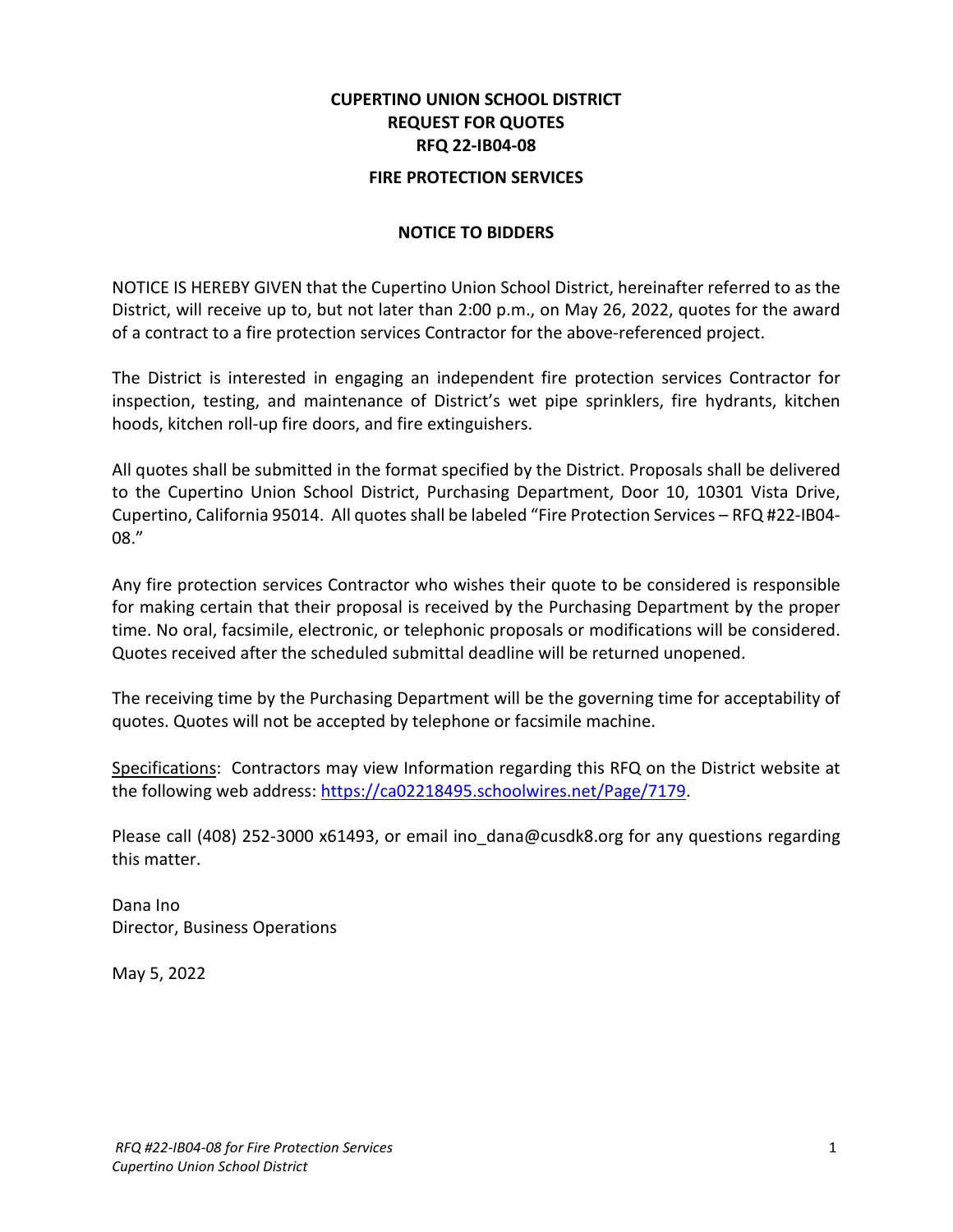#### **SCOPE OF WORK**

The Cupertino Union School District (hereafter the District) is accepting quotes from qualified individuals, firms, partnerships, and corporations to provide fire protection services for the District. The initial term of this contract shall be for a period of one year with options to renew 1) four additional one-year contracts or 2) renew for a two-year period and two additional oneyear contracts or 3) renew for a three-year period and one additional one-year contract with qualified contractor.

Cupertino Union School District (CUSD) educates more than 14,000 students in the city of Cupertino and portions of five surrounding communities in California's Silicon Valley. Beginning July 1, 2022, CUSD will be comprised of 18 elementary schools, five middle schools, lease sites, and the District Offices. Our student population is extremely diverse, coming from families speaking over 46 different languages. The mission of CUSD is to provide a child-centered environment that cultivates character, fosters academic excellence, and embraces diversity. District families, community, and staff join as partners to develop creative, exemplary learners with the skills and enthusiasm to contribute to a constantly changing global society.

SCHEDULE OF ACTIVITIES: The following outline is the anticipated schedule of activities for the solicitation of vendor responses to this Request for Quotations:

| <b>Date</b>           | <b>Activity</b>                        |  |  |  |
|-----------------------|----------------------------------------|--|--|--|
| May 5, 2022           | Distribution of Request for Quotations |  |  |  |
| May 19, 2022 @ 2:00pm | Deadline for Submitting Questions      |  |  |  |
| May 26, 2022 @ 2:00pm | <b>Bids Due</b>                        |  |  |  |
| May 27, 2022          | Proposed Award of Contract             |  |  |  |
| <b>July 1, 2022</b>   | Proposed Start Date                    |  |  |  |

# SPECIFIC REQUIREMENTS:

- Contractor shall provide all labor, materials, tools, and equipment necessary to perform requisite inspection, testing, and maintenance of the District's fire protection systems.
- Maintain UL certification of fire extinguishing system(s) identified in Health and Safety Code Section 13195, shall incorporate by reference NFPA 10, and shall incorporate by reference NFPA 25, Inspection, Testing, and Maintenance of Water-Based Fire Protection System, including Annexes A, C, D, and E, as amended by the office of the State Fire Marshal, as follows:
	- o Wet pipe fire sprinklers
		- Quarterly inspection, testing, and maintenance on flow switch on riser
		- One-year inspection, testing, and maintenance
		- Five-year inspection, testing, and maintenance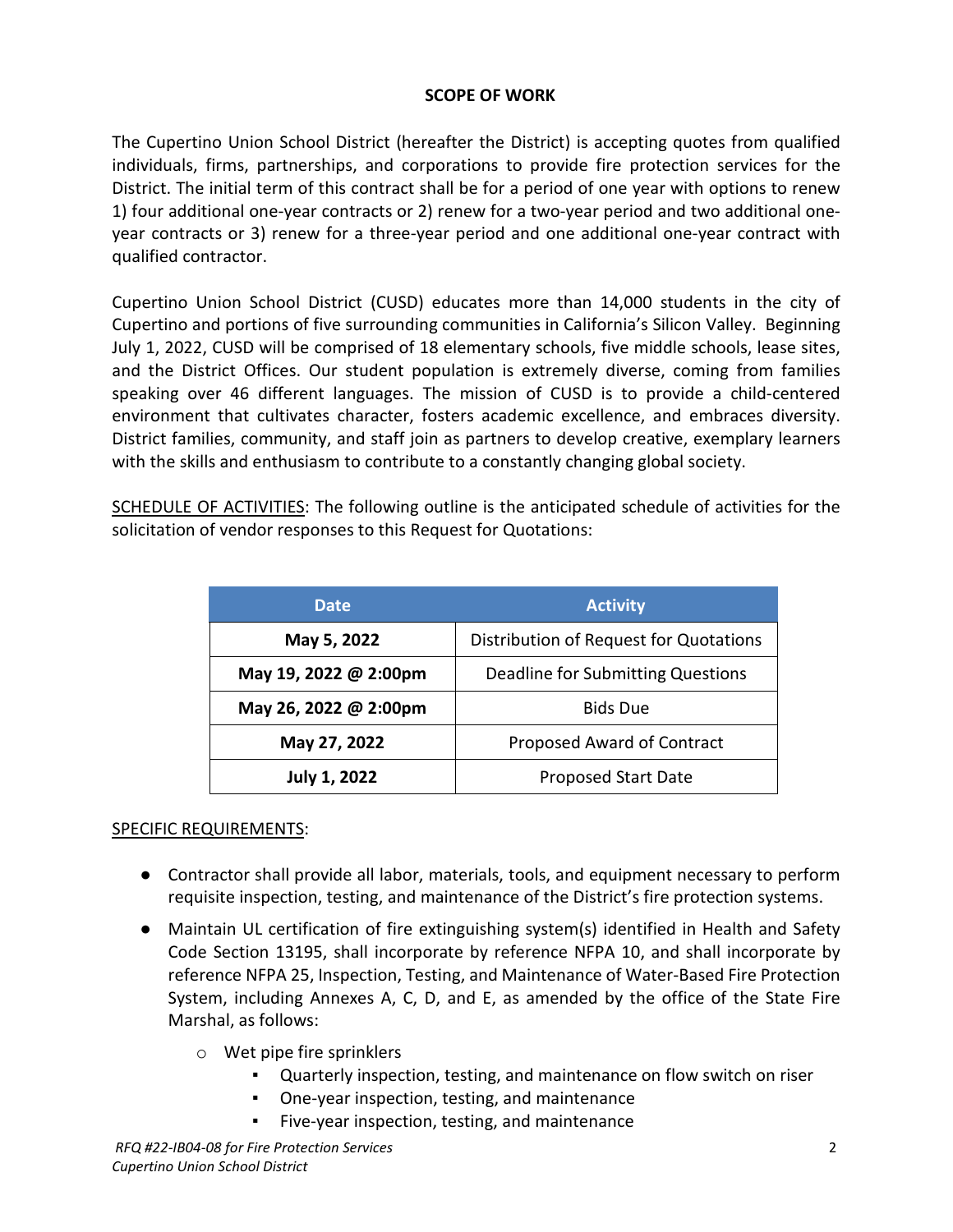- o Standpipe and hose systems (fire hydrants)
	- One-year inspection, testing, and maintenance
	- Five-year inspection, testing, and maintenance
- o Kitchen hoods (Ansul)
	- Six-month inspection, testing, and maintenance
- o Kitchen roll-up fire doors
	- One-year inspection, testing, and maintenance
- o Fire extinguishers
	- One-year inspection, testing, and maintenance
	- Six-year maintenance/recharge to all dry chemical type fire extinguishers.
	- 12-year hydrostatic cylinder test for fire extinguishers.
- All services shall be performed by a qualified State of California licensed fire protection contractor (C-16).
- Inspection, testing, and maintenance schedule is as follows: sprinklers (July-August), fire hydrants (November), kitchen hoods (August and February), kitchen roll-up doors (July-August), and fire extinguishers (July). Changes to schedule may be made with prior approval by Maintenance Department.
- Mark all inspected devices with an inspection tag indicating month, day, and year of inspection.
- Provide signed and dated official inspection reports to the District's Maintenance Department within five (5) business days of inspection. Electronic copies are acceptable.
- Upload signed and dated official inspection reports to the City of Sunnyvale's Compliance Engine within five (5) business days of inspection for sites residing within the City of Sunnyvale.
- Contractor shall be in compliance and accountable to the Laws and Regulations for Automatic Extinguishing Systems by the Department of Forestry and Fire Protection, Office of the State Fire Marshal Fire Engineering Division.
- Repairs necessitated by faulty equipment provided and installed by Contractor, improper maintenance procedures and/or Contractor's negligence or error shall be the responsibility of Contractor.
- Additional services: Provide hourly service rates for repairs.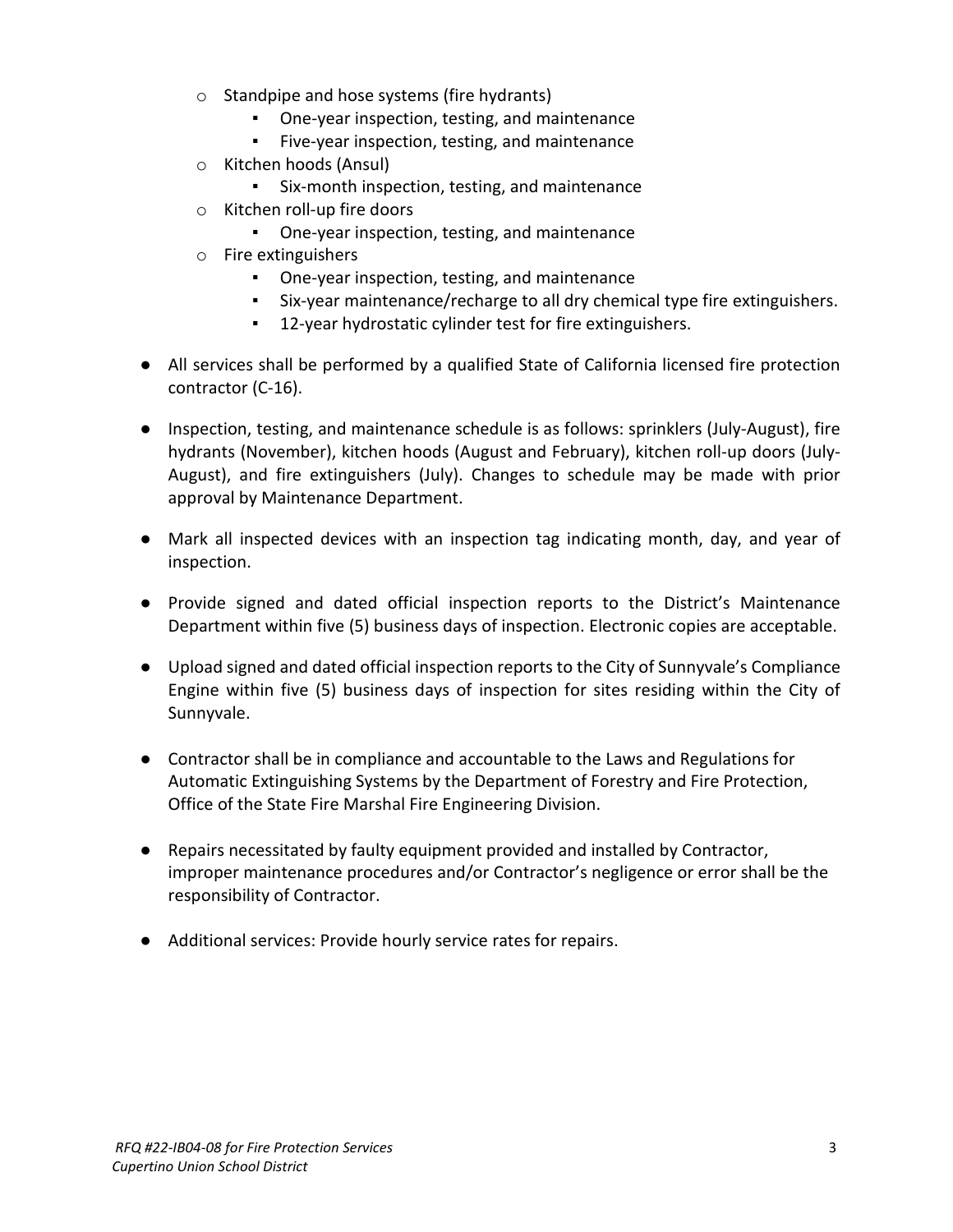#### DISTRICT FIRE PROTECTION SYSTEMS

# **Wet Pipe Fire Sprinklers (10 sites)**

- 1. Blue Hills ES: entire school
- 2. Cupertino MS: science wing (2 risers) and gym
- 3. Kennedy MS: MU bldg., rm. 1 closet, rm. 14 closet, kitchen closet
- 4. Lawson MS: science wing (2 risers)

# **Standpipe and Hose Systems (Fire Hydrants) (28)**

- 1. Blue Hills ES (2)
- 2. Collins ES (1)
- 3. Cupertino MS (3)
- 4. Dilworth ES (2)
- 5. Eaton ES (1)
- 6. Faria ES (1)
- 7. Garden Gate ES (1)
- 8. Lawson MS (4)
- 9. Lincoln ES (1)

# **Kitchen Hoods (Ansul) (2)**

1. Cupertino MS 2. Hyde MS

# **Kitchen Roll-Up Fire Doors (13)**

- 1. Dilworth ES (1)
- 2. Hyde MS (2)
- 3. Kennedy MS (3)
- 4. Lincoln ES (1)
- 5. Luther lease site: three risers
- 6. McAuliffe ES: two sprinklers
- 7. Murdock-Portal ES: entire school
- 8. Sedgwick ES: Bldg. 920
- 9. Stevens Creek ES: GLC closet
- 10. Stocklmeir ES: GLC bldg.
- 10. Meyerholz ES (2)
- 11. Miller MS (1)
- 12. Muir ES (1)
- 13. Nan Allan lease site (1)
- 14. Nimitz ES (1)
- 15. Stevens Creek ES (1)
- 16. Stocklmeir ES (2)
- 17. West Valley ES (3)
- 
- 5. Miller MS (1)
- 6. Montclaire ES (1)
- 7. Muir (2)
- 8. Sedgwick (2)

#### **Fire Extinguishers (1,344)** (The quantity of fire extinguishers is expected to increase to approximately 1,400.)

- 1. Blue Hills ES: 33
- 2. Collin ESs: 43
- 3. Cupertino MS: 90
- 4. De Vargas ES: 41
- 5. Dilworth ES: 35
- 6. District Office: 10
- 7. Operations Center: 32
- 8. Eaton ES: 40
- 9. Eisenhower ES: 47
- 10. Faria ES: 39
- 11. Garden Gate ES: 52
- 12. Hyde ES: 51
- 13. Kennedy MS: 67
- 14. Kit Stop/TRC: 8
- 15. Lawson ES: 90
- 16. Lincoln ES: 41
- 17. Luther lease site: 38
- 18. McAuliffe ES: 45
- 19. Meyerholz ES: 48
- 20. Miller MS: 65
- 21. Montclaire ES: 29
- 22. Muir ES: 27
- 23. Murdock-Portal ES: 40
- 24. Nan Allan lease site: 6
- 25. Nimitz ES: 46
- 26. Regnart ES: 44
- 27. Sedgwick ES: 49
- 28. Serra lease site: 22
- 29. Stevens Creek ES: 43
- 30. Stocklmeir ES: 79
- 31. West Valley ES: 44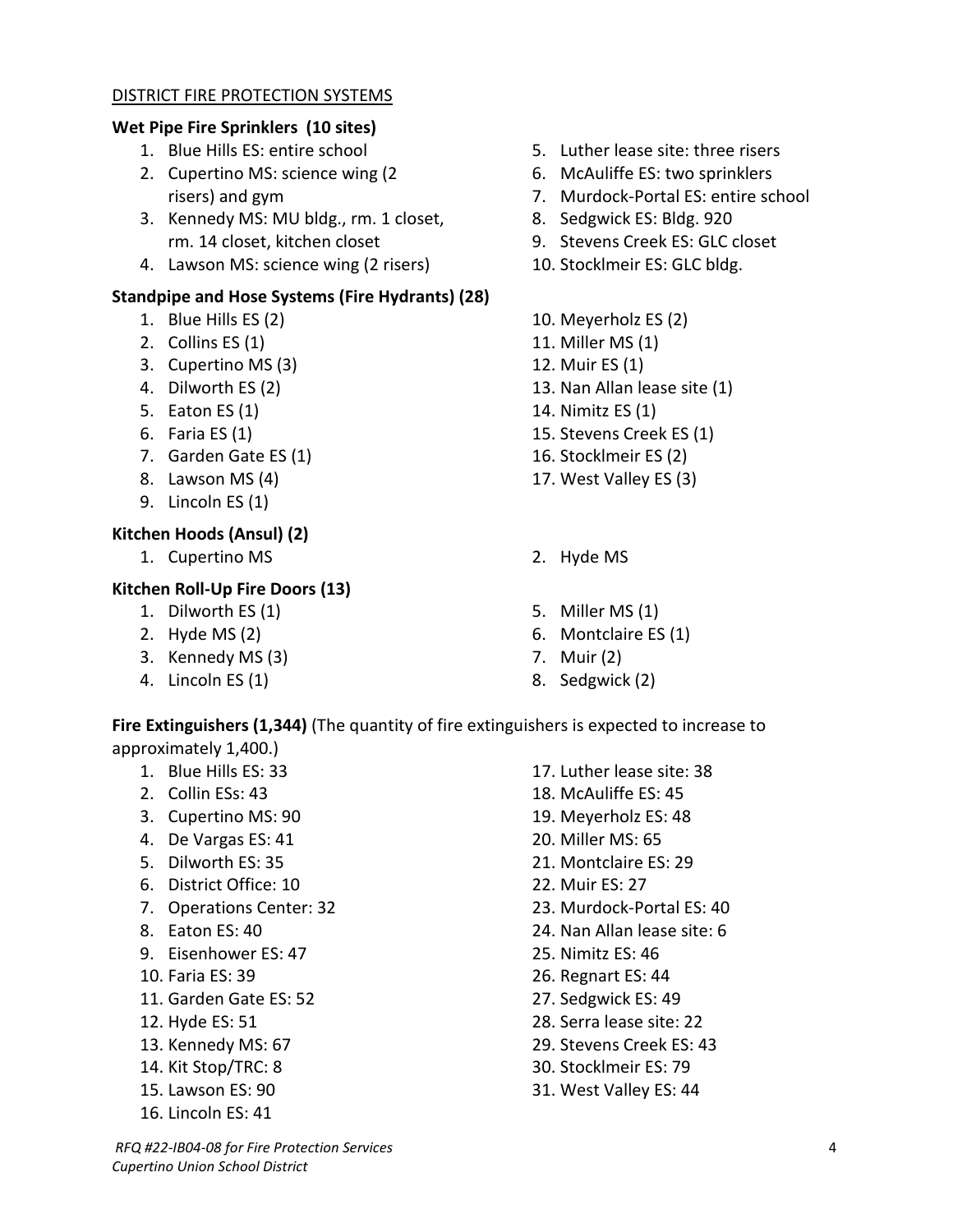#### **QUOTE REQUIREMENTS**

The Contractor will submit a Price/Quotation Cost Worksheet, detailing the projected scope of work that may be required under this contract. This Price/Quotation Cost Worksheet shall become the basis of a not-to-exceed price for a time-and-material contract. The scope of work will depend on actual site conditions and project requirements and may vary from the scope contained in the Price/Quotation Cost Worksheets (see Attachment A). The hourly and/or unit costs provided by the Contractor shall be the basis for all billings and the final contract amount shall be based solely on actual work performed.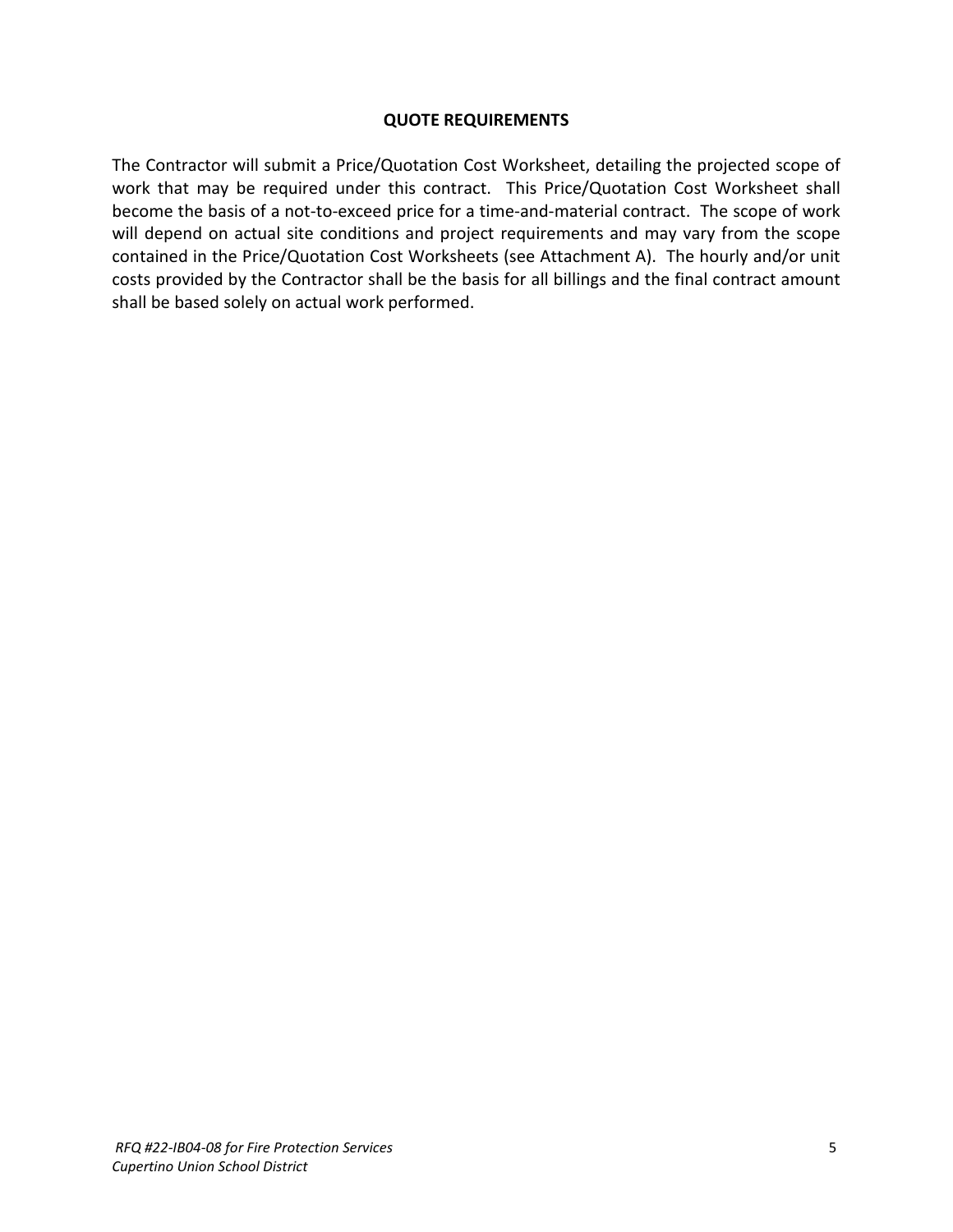# **INSTRUCTIONS TO BIDDERS**

FIRM QUOTE. Bidders' prices shall remain firm for a period of ninety (90) days from the Date Due, unless otherwise specified in the Request for Quotation (RFQ).

FORMS. Quotes must be submitted on preprinted Quote forms supplied in the RFQ. Quotes must include both the Cost Proposal form and Attachment A—Price/Quotation Cost Worksheet.

INFORMED BIDDERS. Before submitting Quotes, Bidders must fully inform themselves of the conditions, requirements and specifications of the work or materials to be furnished. Failure to do so will be at Bidders' own risk and they cannot secure relief on the plea of error.

INK OR TYPEWRITTEN. All information, prices, notations, signatures, and corrections must be in ink or typewritten. Mistakes may be crossed out and corrections typed or printed adjacent to the mistake and initialed in ink by the person signing the quote.

PAYMENT TERMS. Discounts for payments made twenty (20) days or more from receipt of invoice will be considered in award of Quote. Payment discounts must be clearly shown on the Cost Proposal form in the space provided.

PRICES. Prices shall be stated in units and quotations made separately on each item. Where there is a conflict between unit prices and extended prices, unit prices will govern. Where there is a conflict between words and figures, words will govern.

QUESTIONS, INTERPRETATION, OR CORRECTION OF QUOTE DOCUMENTS. Bidders shall notify the Purchasing Department promptly of any error, omission, or inconsistency that may be discovered during examination of the solicitation. Requests for interpretation, correction, or clarification shall be made in writing to the Director of Business Operations. *Questions regarding this solicitation must be submitted in writing,* by e-mail, to the Director of Business Operations at ino\_dana@cusdk8.org, *and shall arrive by 2:00 p.m., May 26, 2022.* Any questions received after the deadline will not be addressed. Bidder's company name, address, phone and email address, and contact person must be included with the questions or comments.

*Clarification, corrections, or changes to specifications.* All clarifications, corrections, or changes, to the solicitation documents will be made by Addendum *only*. Bidders shall not rely upon interpretations, corrections, or changes made in any other manner, whether by telephone, in person, or at a prebid conference. Interpretations, corrections, and changes shall not be binding unless made by Addendum. All Addenda issued shall become part of the Agreement documents. Addendum will be sent to all known solicitation holders by e-mail.

It is the Bidder's sole responsibility to ascertain that it has received all Addenda issued for this solicitation. All Addenda must be acknowledged.

RESULTS. A tabulation of the quotes received will be available within a reasonable time after the Date Due, and will be available on the District website [https://ca02218495.schoolwires.net/Page/7179.](https://ca02218495.schoolwires.net/Page/7179)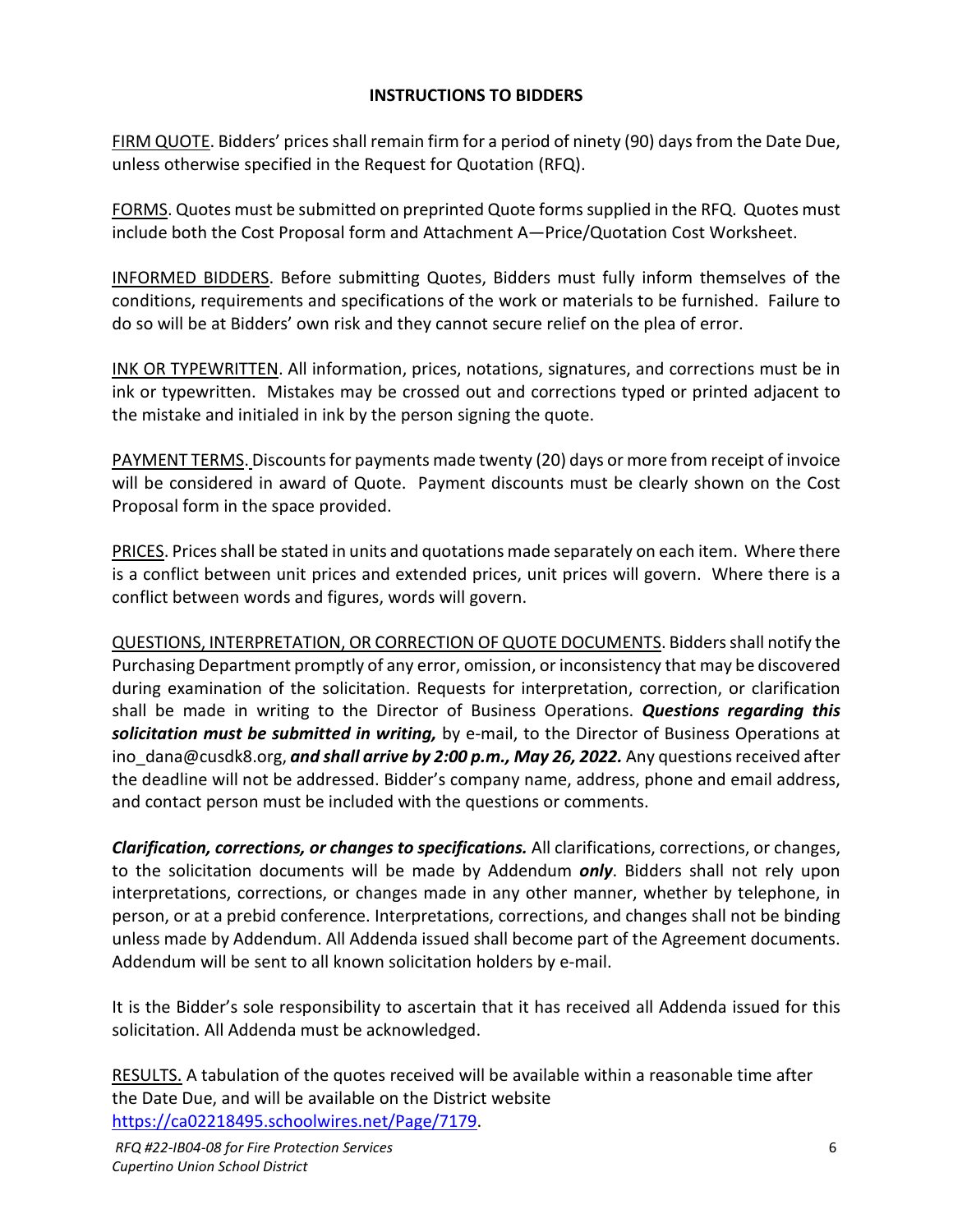#### RULES FOR SUBMITTING QUOTES.

- ●**Date Due.** Quotes must shall be delivered to the Cupertino Union School District, Attn: Purchasing Department, Door 10, 10301 Vista Drive, Cupertino, California 95014, and shall be labeled "Fire Protection Services –RFQ #22-IB04-08." by the Date Due shown on the Request for Quotations (RFQ).
- ●**Responsibility.** Bidders are solely responsible for ensuring their Quote is received by the District in accordance with the solicitation requirements, before the date and time specified in the RFQ, and at the place specified. The District shall not be responsible for any delays in mail or by common carriers or by transmission errors or delays or mistaken delivery. Delivery of quote shall be made at the office specified in the RFQ. Deliveries made before the Date Due and time but to the wrong District office will be considered nonresponsive unless redelivery is made to the office specified before the Date Due and time specified in the RFQ.
- ●**Time for Receipt.** Quotes are due no later than 2:00 p.m. on May 26, 2022. Quotes received after the date and/or time stated will be considered late and will not be considered for award.
- ●**Extension of Date Due and/or Time.** The District reserves the right to extend the Date Due and/or time when it is in the best interest of the District.
- ●**Forms.** To be considered for award, Quotes must be submitted on preprinted Quote forms supplied in the RFQ. Quotes must include both the Cost Proposal form and Attachment A—Price/Quotation Cost Worksheet.
- ●**Signature.** To be considered for award, each RFQ shall be signed by an authorized representative of the Bidder.
- ●**Unsealed.** Quotes may be submitted by hand or any other method specified by the RFQ. It is *not* necessary that quotes be submitted in a sealed envelope. No oral, facsimile, electronic, or telephonic proposals or modifications will be considered.

TERMS OF THE OFFER. District's acceptance of Bidder's offer shall be limited to the terms herein unless expressly agreed in writing by the District. Quotes offering terms other than those shown herein will be declared nonresponsive and will not be considered.

WITHDRAWAL. Bidders' authorized representative may withdraw Quotes only by written request received by the Director of Business Operations before the Quote Date Due. After that time, Bidders may not withdraw their Quotes for a period of ninety (90) days from the date of opening. At no time may the successful Bidder(s) withdraw their Quote.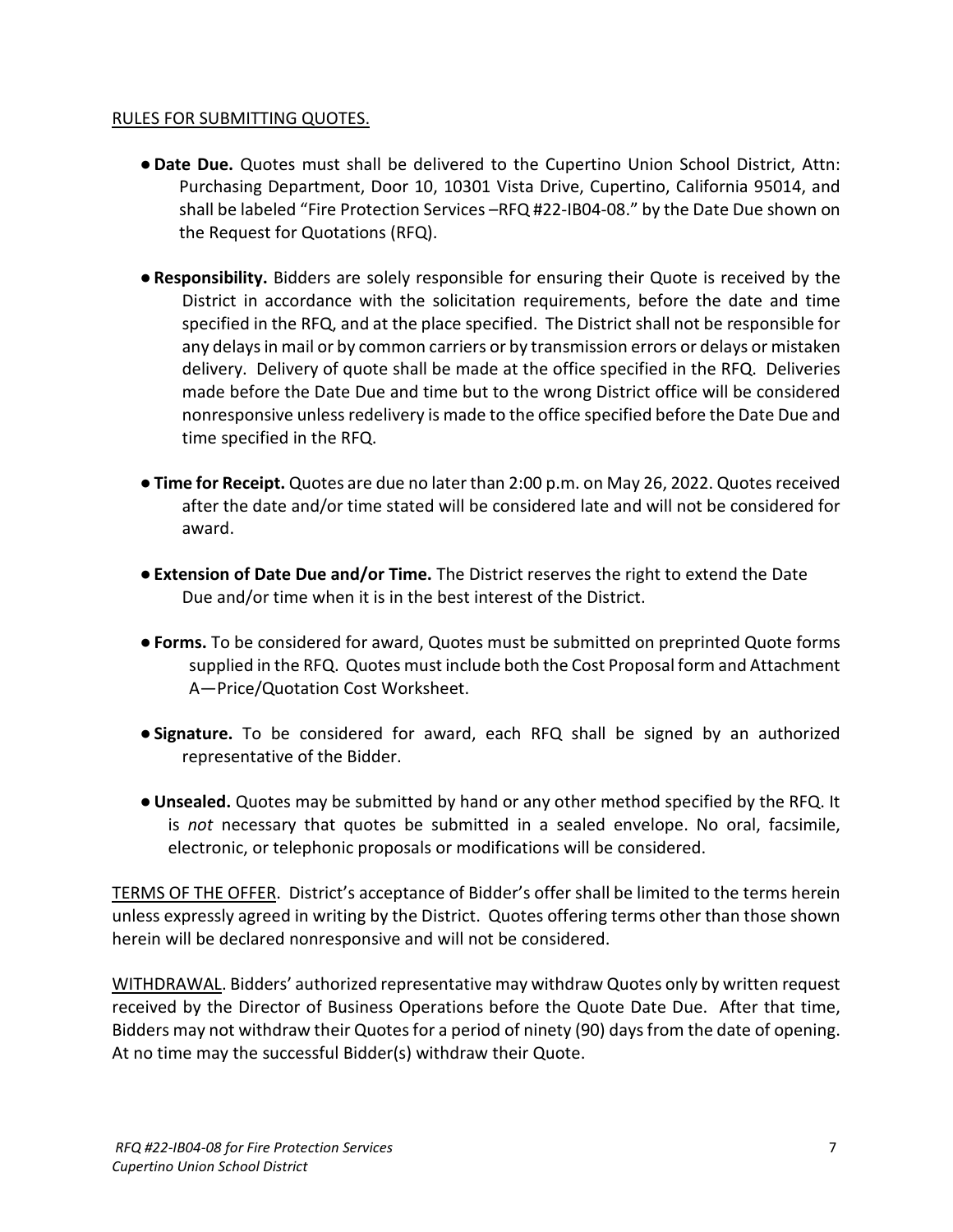## **TERMS AND CONDITIONS**

AGREEMENT. Submission of a signed quote will be interpreted to mean Bidder hereby agrees to all the terms and conditions set forth in all the pages of this Request for Quotations. Bidder's signed quote and District's written acceptance or purchase order shall constitute a contract.

ASSIGNMENT OF RIGHTS OR OBLIGATIONS. Successful Bidder may not assign, transfer, or sell any rights or obligations resulting from this quote without first obtaining the specific written consent of the District.

CANCELLATION OF SOLICITATION. The District may cancel this solicitation at any time.

COMPLIANCE TO SPECIFICATIONS. It is understood that the materials, equipment or services offered by the Bidder will meet all requirements of the specifications in this Request for Quotation (RFQ).

FINGERPRINTING OF EMPLOYEES. Contractor shall comply with the provisions of Education Code section 45125.1 regarding the submission of employee fingerprints to the California Department of Justice and the completion of criminal background investigations of its employees. The Contractor shall not permit any employee to have any contact with District pupils until such time as the Contractor has verified in writing to the governing board of the District that the employee has not been convicted of a felony, as defined in Education Code section 45122.1. The Contractor's responsibility shall extend to all employees, subcontractors, agents, and employees or agents of subcontractors regardless of whether those individuals are paid or unpaid, concurrently employed by the District, or acting as independent contractors of the Contractor. Verification of compliance with this section and the Criminal Background Investigation Certification that may be required with this Agreement shall be provided in writing to the District prior to each individual's commencement of employment or performing any portion of the Services and prior to permitting contact with any student.

LAWS GOVERNING THE CONTRACT. This contract shall be in accordance with the laws of the State of California. Parties further stipulate that this contract was entered into in the County of Santa Clara and the State of California is the only appropriate forum for any litigation resulting from breach hereof or any questions arising herefrom.

It is the responsibility of the Contractor to ensure any employee hired to work on District's campuses are fully vaccinated against COVID-19. Vaccination records must be collected and maintained by the Contractor. In addition, upon entering a CUSD campus, the Contractor must ensure all employees understand their obligation to submit a daily symptom check prior to arriving on a CUSD campus: [https://permission.click/1eLyr/us#/signee.](https://permission.click/1eLyr/us%23/signee)

LABOR CODE REQUIREMENTS. Consultant shall comply with all applicable provisions of the California Labor Code, Division 2, Part 7, Chapter 1, Articles  $1 - 5$ , including, without limitation, the payment of the general prevailing per diem wage rates for public work projects of more than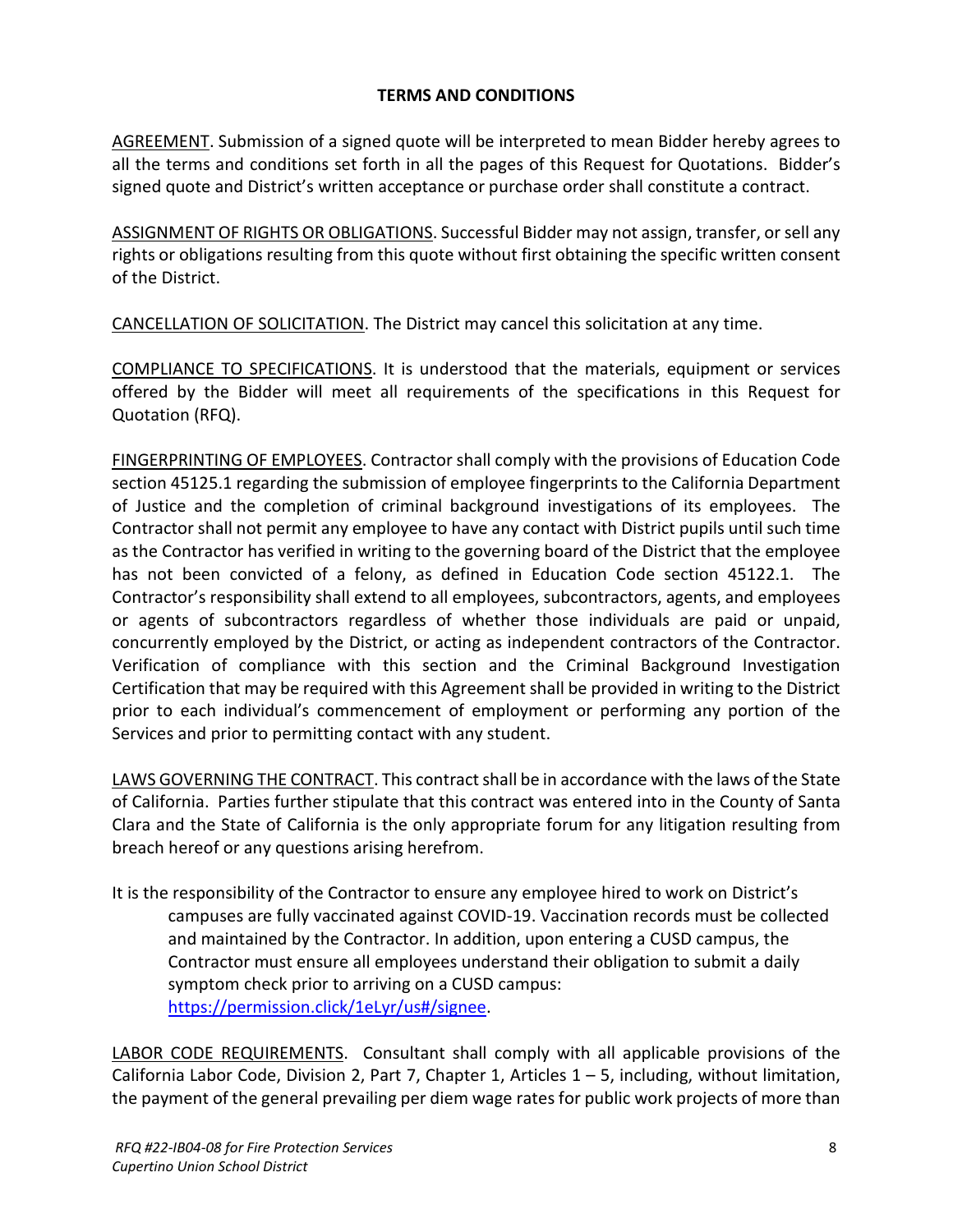one thousand dollars (\$1,000). Prevailing wage rates are available on the internet at http:/www.dir.ca.gov.

Certified Payroll Records. Consultant and its subcontractor(s) shall keep accurate certified payroll records of workers and shall electronically submit certified payroll records directly to the Department of Industrial Relations weekly or within ten (10) days of any request by the District or the Department of Industrial Relations.

Labor Compliance. Consultant shall perform the Work of the Project while complying with all the applicable regulations, including section 16000, et seq., of Title 8 of the California Code of Regulations and is subject to State labor compliance monitoring and enforcement by the Department of Industrial Relations.

#### RIGHTS RESERVED.

A. **Rejection.** The District reserves the right to reject any or all quotes or any part thereof, or to accept any quote or any part thereof, or to waive any informalities in any quote, whenever it is deemed to be in the best interest of the District. The District also reserves the right to reject the quote of any Bidder who has previously failed to perform adequately for the District or any other governmental agency.

B. **Cover.** Should the successful Bidder fail to comply with the conditions of this quote or fail to complete the required work or furnish the required materials within the time stipulated, the District reserves the right to purchase the materials in open market, or to complete the required work, at the expense of the successful Bidder.

C. **Severability.** If any provision, or any portion of any provision, of any contract resulting from this quote shall be held invalid, illegal, or unenforceable, the remaining provisions or portions of any provisions shall be valid and enforceable to the extent possible.

D. **Bid Protest.** Any bid protest by any Bidder regarding any other bid must be submitted in writing to the District before 5:00 p.m. of the third  $(3^{rd})$  business day following bid opening. A bid protest must contain a complete statement of any and all bases for the protest and all supporting documentation. Materials submitted after the bid protest deadline will not be considered. The protest must include the name, address, and telephone number of the person representing the protesting party.

TERMS OF THE CONTRACT. The terms of the contract shall be limited to the terms herein unless expressly agreed otherwise in writing by the District.

WARRANTY BY BIDDER. Successful Bidder shall fully warrant all materials, equipment, and service against poor and inferior quality or workmanship for a period of not less than one (1) year from date of final acceptance by the District. Time is of the essence of this contract. Successful Bidder shall repair or replace any inoperable materials or equipment in a timely manner during warranty period.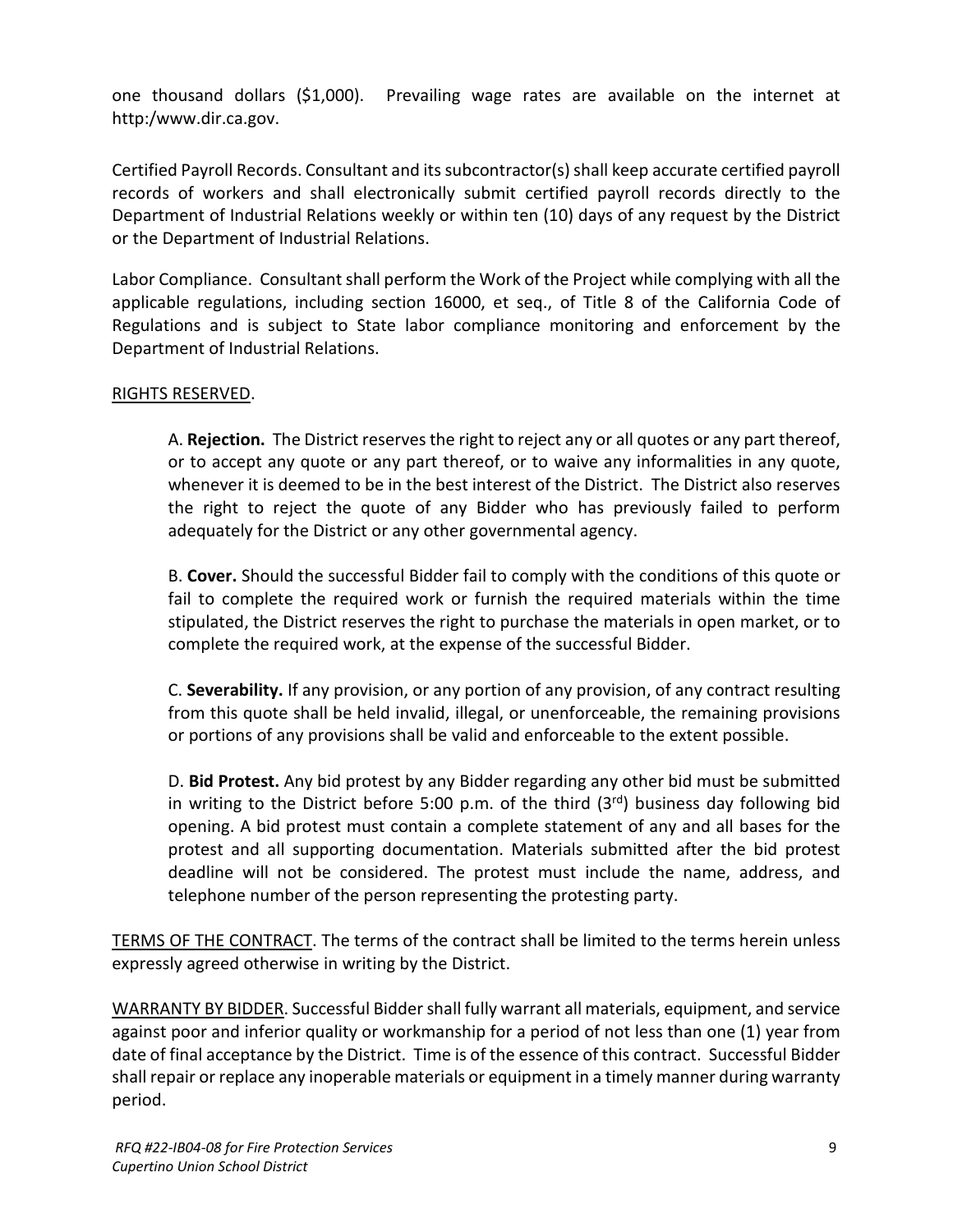#### **SPECIAL PROVISIONS FOR NONCONSTRUCTION SERVICES**

ACCESSIBILITY. The contractor shall fully inform him- or herself regarding any peculiarities and limitations of the spaces available for the installation of all work and materials furnished and installed under the contract He or she shall exercise due and particular caution to determine that all parts of his work are made quickly and easily accessible.

AUTHORITY OF THE DISTRICT. Subject to the power and authority of the District as provided by law in this contract, the District shall in all cases determine the quantity, quality, and acceptability of the work, materials and supplies for which payment is to be made under this contract. The District shall decide the questions that may arise relative to the fulfillment of the contract or the obligations of the contractor hereunder.

BUSINESS LICENSE. Contractor agrees to obtain at Contractor's own cost and before performing services or installations within the city limits, the appropriate business license.

CLEANUP. During performance and upon completion of work on this project Contractor will remove all unused equipment and instruments of service, all excess or unsuitable material, trash, rubbish and debris, and legally dispose of same, unless otherwise directed by these specifications. Contractor shall leave entire area in a neat, clean, and acceptable condition as approved by the District.

CONTRACTOR. The term "Contractor" refers to the party entering into a contract with the District as a result of this solicitation.

COOPERATION BETWEEN CONTRACTORS. The District reserves the rights to contract for and perform other or additional work on or near the work covered by these specifications. When separate contracts are let within the limits of any one project, each contractor shall conduct his or her work so as not to interfere with or hinder the progress or completion of the work being performed by other contractors. Contractors working on the same project shall cooperate with each other as directed. Each contractor involved shall assume all liability, financial or otherwise, in connection with his contract and shall protect and hold harmless the District from any and all damages or claims that may arise because of inconvenience, delays, or loss experienced by him because of the presence and operations of other contractors working within the limits of the same project.

COORDINATION WITH AGENCIES. The Contractor shall coordinate their activities with the proper regulatory agencies and have their representative on site at the proper times.

DAMAGE. The Contractor shall be held responsible for any breakage, loss of the District's equipment or supplies through negligence of the Contractor or his/her employee while working on the District's premises. The Contractor shall be responsible for restoring/replacing any equipment, facilities, etc., so damaged. The Contractor shall immediately report to the District any damages to the premises resulting from services performed under this contract.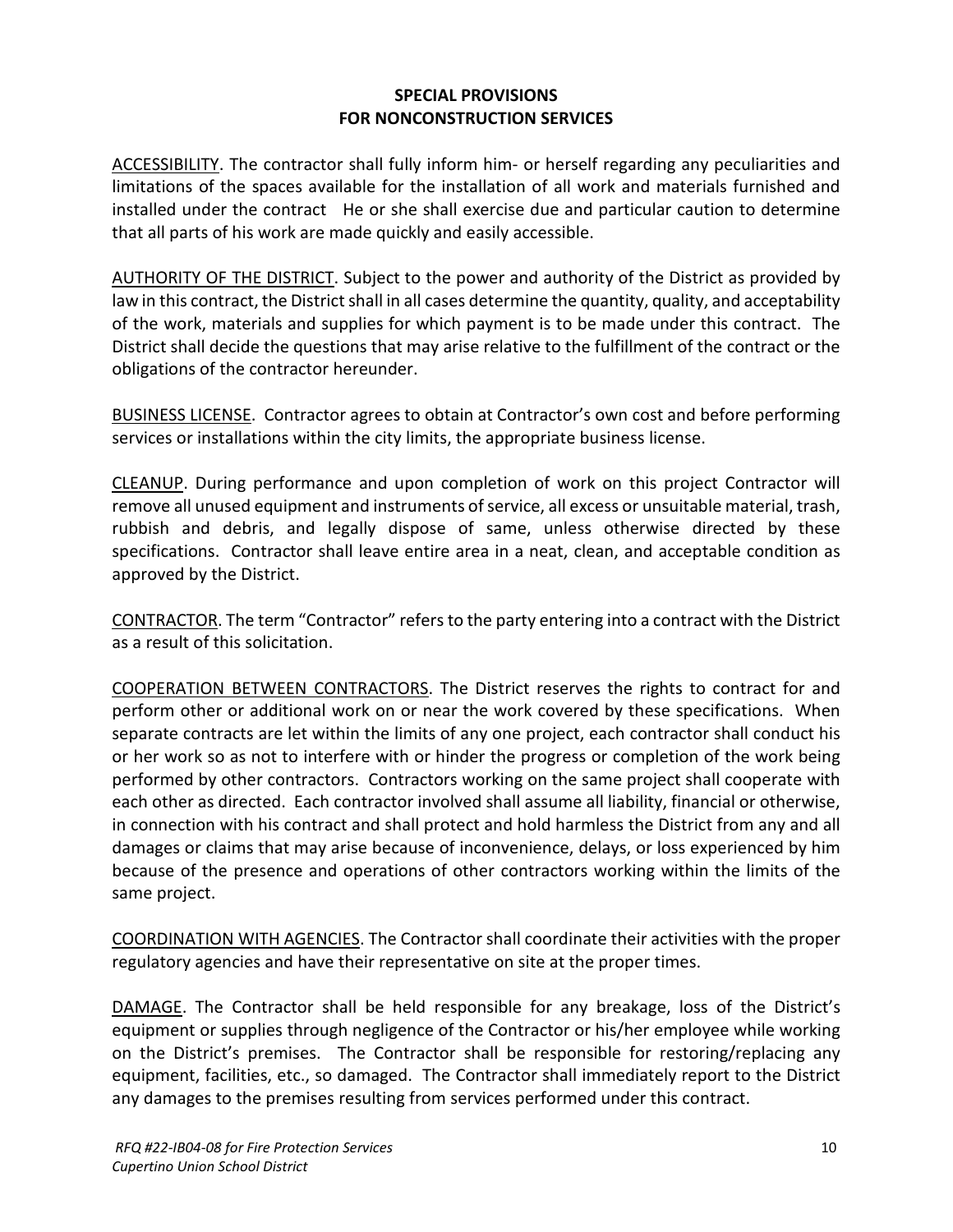EXAMINATION OF SPECIFICATION AND SITE. Bidders are expected to carefully examine the site of the proposed work, the proposal, specifications, and the bid forms. They shall satisfy themselves as to the character, quality, and quantities of work to be performed, materials to be furnished and the requirements of the proposed specifications.

HOLD HARMLESS. Successful Bidder/Contractor agrees to indemnify, defend, and hold harmless the District, it's governing body, officers, employees, and insurance carriers, individually and collectively, from all losses, claims, suits, demands, expenses, subrogation, attorneys' fees, or actions of any kind in nature resulting from personal injury to any person (including bodily injury and death), or damage to any property, arising or alleged to have arisen out of Successful Bidder/Contractor's negligent acts, errors, omissions, or performance of the work to be performed under the terms of the contract if awarded. The amount and type of insurance coverage requirements set forth herein will in no way be construed as limiting the scope of indemnity in this paragraph.

INDEPENDENT CONTRACTOR. In accepting this contract, Successful Bidder (hereinafter Contractor) covenants that it presently has no interest, and shall not acquire any interest, direct or indirect, financial or otherwise, which would conflict in any manner or degree with the performance of the services hereunder. Contractor further covenants that, in the performance of this contract, no subcontractor or person having such an interest shall be employed. Contractor certifies that to the best of his/her knowledge, no one who has or will have any financial interest under this contract is an officer or employee of District. It is expressly agreed by Contractor that in the performance of the services required under this contract, Contractor, and any of its subcontractors or employees, shall at times be considered independent contractors and not agents of District.

INSURANCE REQUIREMENTS. Successful Bidder shall provide insurance as specified below. Within ten (10) calendar days of award of contract, Successful Bidder must furnish the District with the Certificates of Insurance proving coverage as specified, and naming the District Additional Insured by endorsement. Failure to furnish the required certificates within the time allowed may result in withdrawal of award.

| <b>MINIMUM REQUIREMENT</b> |  |  |
|----------------------------|--|--|
|                            |  |  |
|                            |  |  |
|                            |  |  |
| \$1,000,000                |  |  |
| \$2,000,000                |  |  |
|                            |  |  |
| \$1,000,000                |  |  |
| \$2,000,000                |  |  |
| <b>Statutory Limits</b>    |  |  |
| \$1,000,000                |  |  |
| \$1,000,000                |  |  |
|                            |  |  |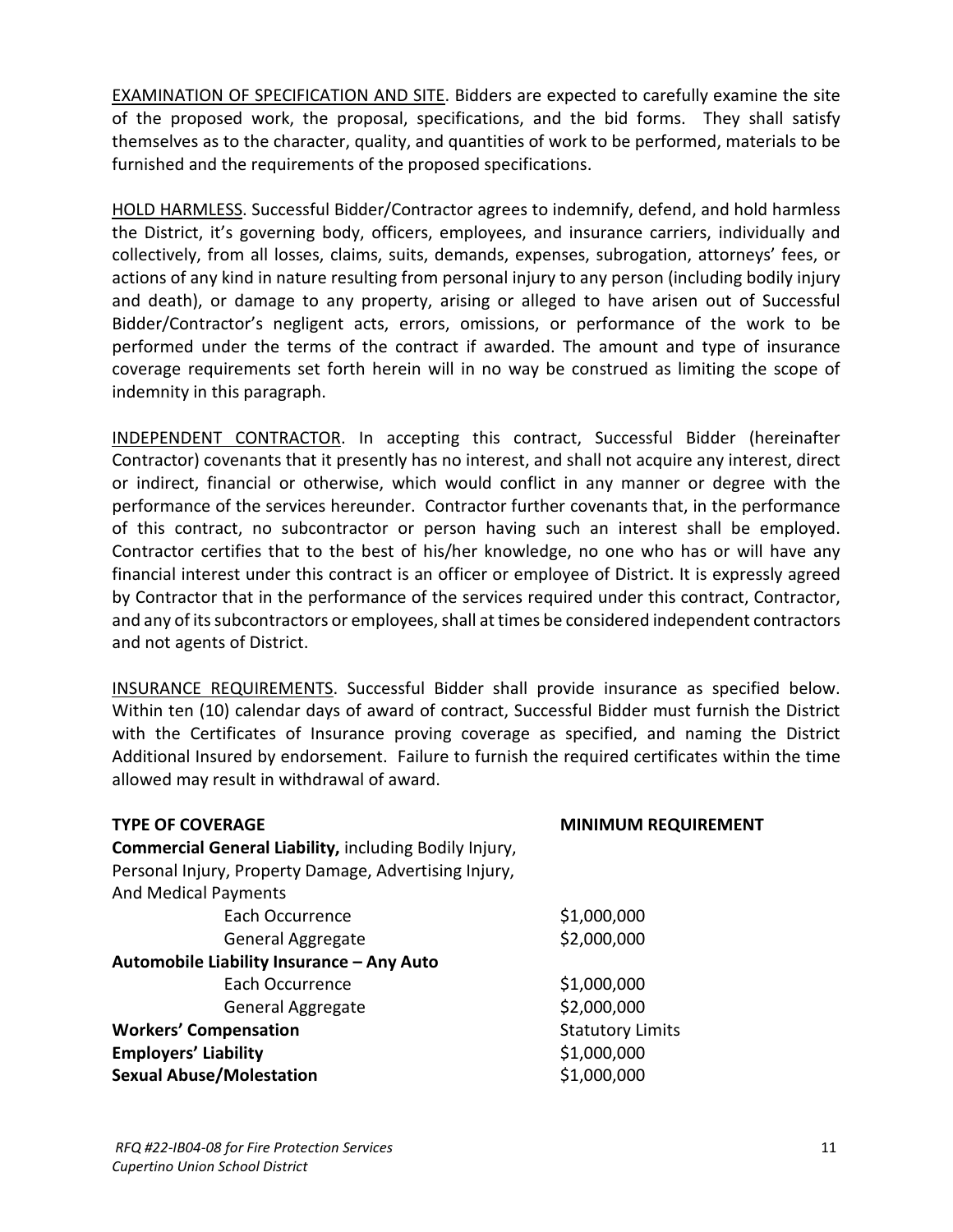LIQUIDATED DAMAGES. Time is of the essence of this contract. Failure to start and complete all work specified within the time specified in these bid documents shall constitute material breach of contract. Failure of Successful Bidder/Contractor to complete the work within the time allowed will result in damages, and for each consecutive day in excess, the Successful Bidder/Contractor shall pay to the District the sum of five hundred dollars (\$500) per calendar day. Such amount shall not be construed as a penalty but as a minimum value of liquidated damages that may be deducted from payment due to the Successful Bidder/Contractor if such delay occurs.

PERMITS. Successful Bidder/Contractor shall, unless otherwise provided elsewhere in the contract, at his or her expense, obtain all permits and licenses and pay all charges and fees necessary for the performance of the contract, and shall give all public notices necessary for the lawful performance of the contract.

PROTECTION OF PUBLIC. Adequate warning devices, barricades, guards, flagmen, or other necessary precautions shall be taken by the contractor to give advice and reasonable protection, safety, and warning to persons and vehicular traffic concerned in the area.

REJECTION OF WORK. Contractor agrees that the District has the right to make all final determinations as to whether the work has been satisfactorily completed.

TAXES. Contractor shall pay all taxes, levies, duties, and assessments of every nature due in connection with any work under the contract, shall make any and all payroll deductions required by law, and shall indemnify and hold harmless the District from any liability on account of any and all such taxes, levies, duties, assessments, and deductions.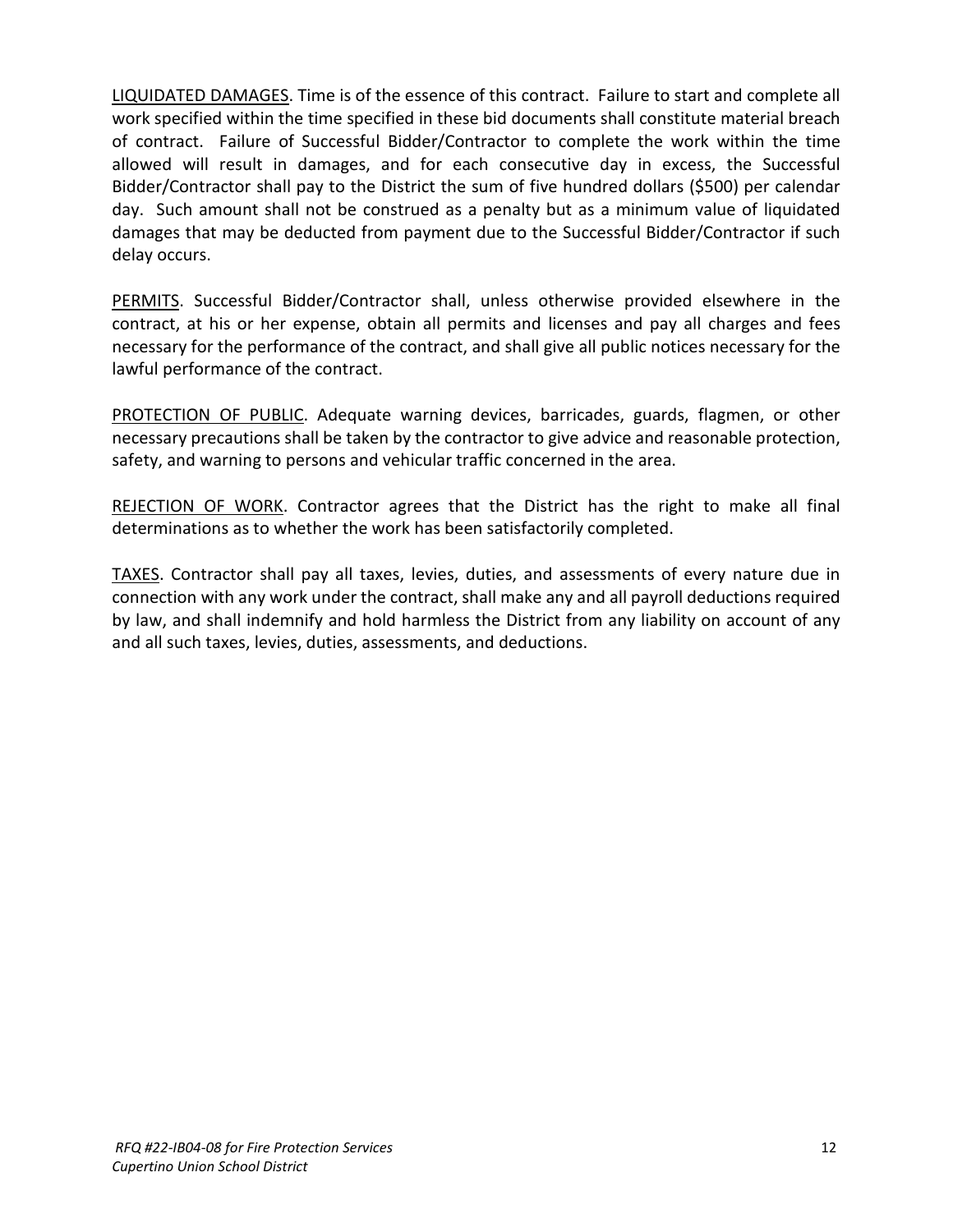# **IMPORTANT**

## **DOCUMENTS TO BE RETURNED WITH PROPOSAL**

The following forms must be completed and submitted on or before the Submittal Deadline:

- 1. Noncollusion Affidavit
- 2. Proposer's Statement Regarding Insurance Coverage
- 3. Workers' Compensation Insurance Certificate
- 4. Prevailing Wage and Related Labor Requirements Certification
- 5. DIR Certification
- 6. Fingerprinting/Criminal Background Investigation Certification
- 7. Cost Proposal
- 8. Attachment A–Price/Quotation Cost Worksheet

Failure to complete, sign (where required), and return the above proposal documents with your proposal may render it nonresponsive.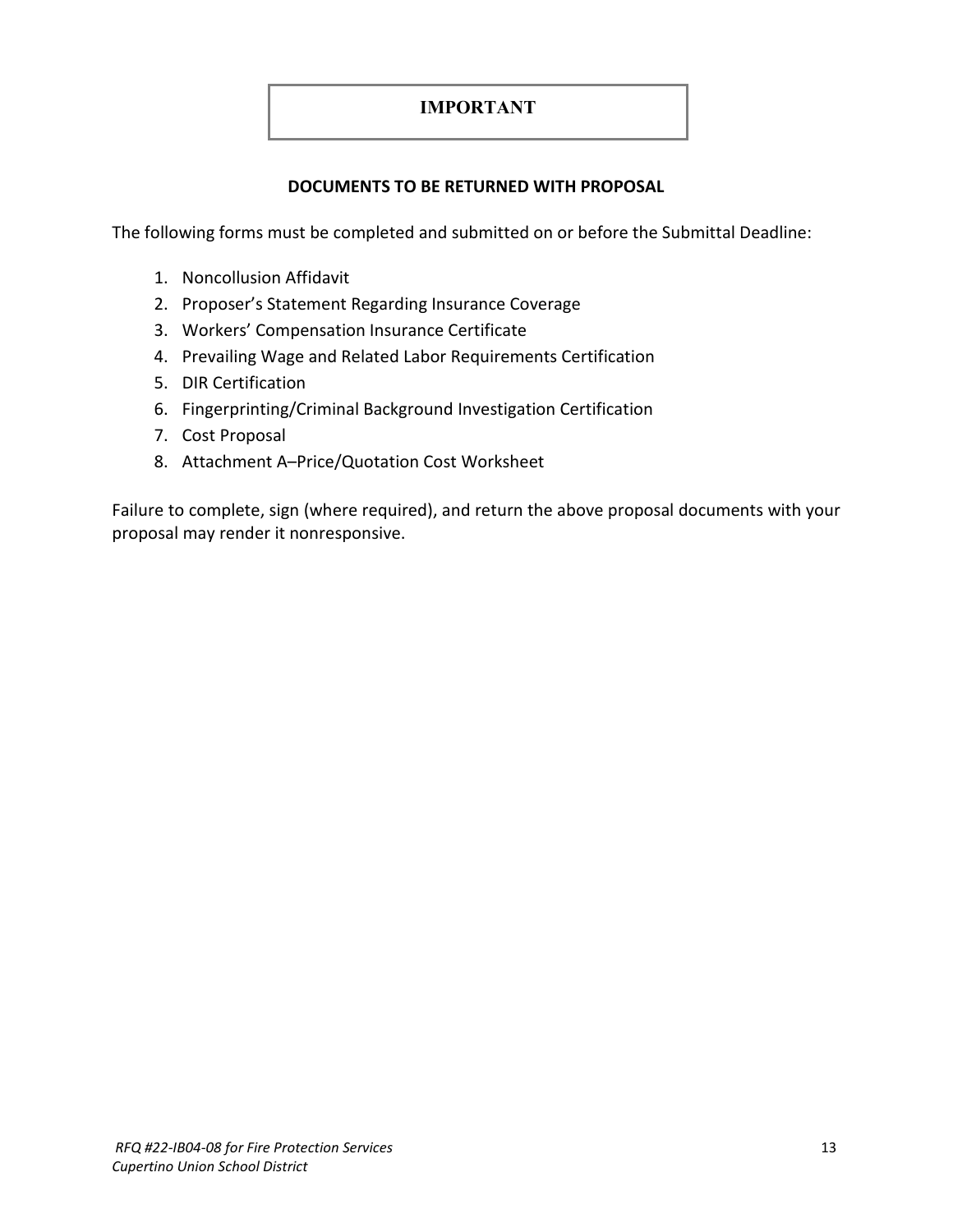*In accordance with Public Contract Code §7106, the following Affidavit must be executed by Proposer and submitted with proposal.*

# **NONCOLLUSION AFFIDAVIT To Be Submitted With Quote**

State of California ) County of Santa Clara ss.)

\_\_\_\_\_\_\_\_\_\_\_\_\_\_\_\_\_\_\_\_\_\_\_\_\_\_\_\_\_\_\_\_\_\_\_\_\_(Proposer's Name), being first duly sworn, deposes and says that he or she is \_\_\_\_\_\_\_\_\_\_\_\_\_\_\_\_\_\_\_\_\_\_\_\_\_(Title) of \_\_\_\_\_\_\_\_\_\_\_\_\_\_\_\_\_\_\_\_\_\_\_\_\_\_\_\_\_\_\_\_\_\_(Contractor Name) the party making the foregoing proposal that the proposal is not made in the interest of, or on behalf of, any undisclosed person, partnership, company, association, organization, or corporation; that the proposal is genuine and not collusive or sham; that the proposer has not directly or indirectly induced or solicited any other proposer to put in a false or sham proposal, and has not directly or indirectly colluded, conspired, connived, or agreed with any proposer or anyone else to put in a sham proposal, or that anyone shall refrain from bidding; that the proposer has not in any manner, directly or indirectly, sought by agreement, communication, or conference with anyone to fix the proposal price of the proposer or any other proposer, or to fix any overhead, profit, or cost element of the proposal price, or of that of any other proposer, or to secure any advantage against the public body awarding the contract of anyone interested in the proposed contract; that all statements contained in the proposal are true; and further, that the proposer has not, directly or indirectly, submitted his or her proposal price or any breakdown thereof, or the contents thereof, or divulged information or data relative thereto, or paid, and will not pay, any fee to any corporation, partnership, company association, organization, proposal depository, or to any member or agent thereof to effectuate a collusive or sham proposal.

\_\_\_\_\_\_\_\_\_\_\_\_\_\_\_\_\_\_ \_\_\_\_\_\_\_\_\_\_\_\_\_\_\_\_\_\_\_\_\_\_\_\_\_ (Date) (Signed at Place)

\_\_\_\_\_\_\_\_\_\_\_\_\_\_\_\_\_\_ \_\_\_\_\_\_\_\_\_\_\_\_\_\_\_\_\_\_\_\_\_\_\_\_\_

\_\_\_\_\_\_\_\_\_\_\_\_\_\_\_\_\_\_ \_\_\_\_\_\_\_\_\_\_\_\_\_\_\_\_\_\_\_\_\_\_\_\_\_

\_\_\_\_\_\_\_\_\_\_\_\_\_\_\_\_\_\_ \_\_\_\_\_\_\_\_\_\_\_\_\_\_\_\_\_\_\_\_\_\_\_\_\_ Proposer Name **Authorized Representative** 

Address Representative's Name

City, State, Zip **Representative's Title**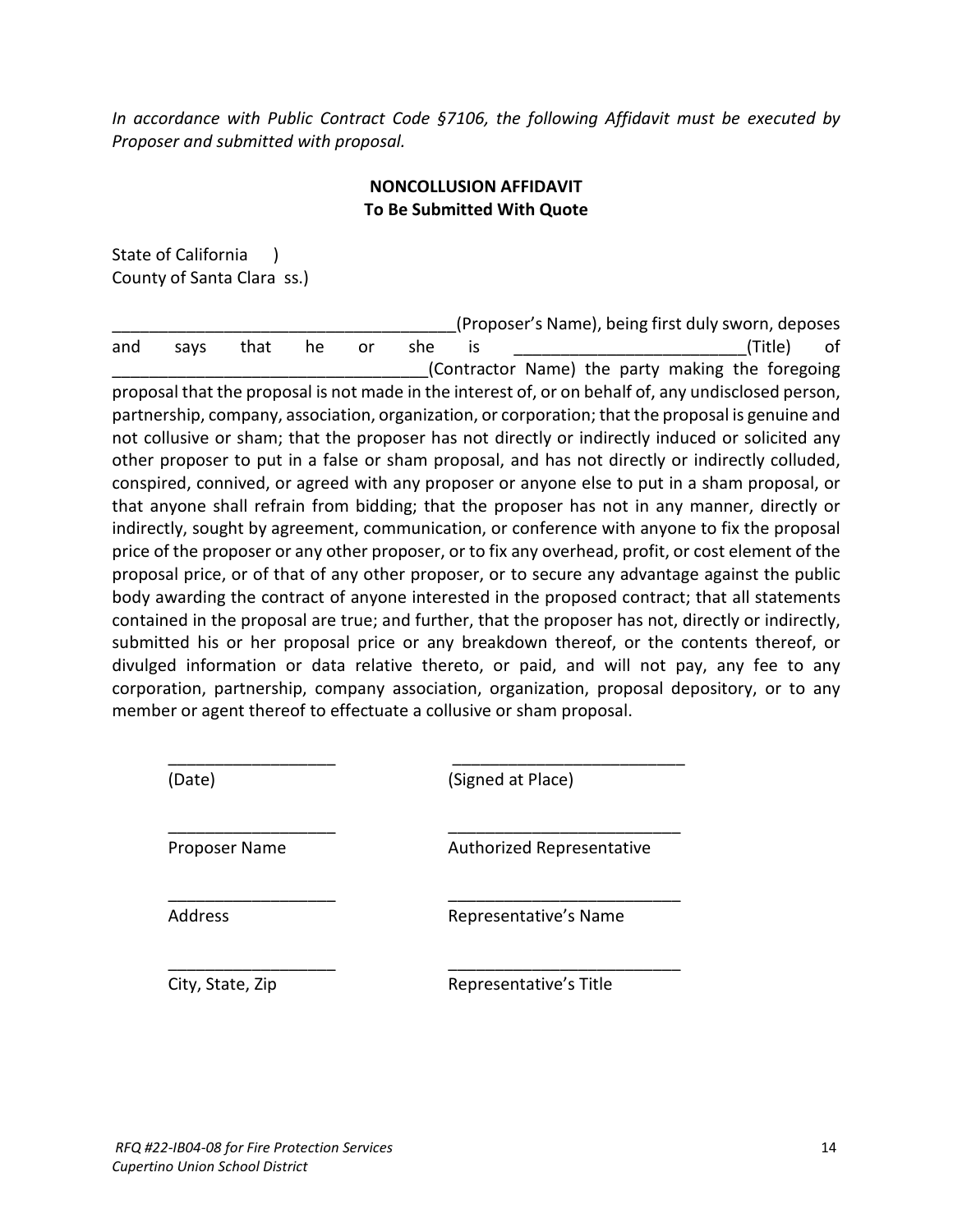# **PROPOSER'S STATEMENT REGARDING INSURANCE COVERAGE To Be Submitted With Quote**

PROPOSER HEREBY CERTIFIES that the Proposer has reviewed and understands the insurance coverage requirements specified in the Request for Quotes No. 22-IB04-08, Fire Protection Services. Should the Proposer be awarded the contract for the work, Proposer further certifies that the Proposer can meet the specified requirements for insurance, including insurance coverage of the subcontractors, and agrees to name the District as Additional Insured for the work specified.

Name of Proposer (Person, Firm, or Corporation)

\_\_\_\_\_\_\_\_\_\_\_\_\_\_\_\_\_\_\_\_\_\_\_\_\_\_\_\_\_\_\_\_\_\_\_\_\_\_\_\_\_\_\_\_\_

\_\_\_\_\_\_\_\_\_\_\_\_\_\_\_\_\_\_\_\_\_\_\_\_\_\_\_\_\_\_\_\_\_\_\_\_\_\_\_\_\_\_\_\_\_

\_\_\_\_\_\_\_\_\_\_\_\_\_\_\_\_\_\_\_\_\_\_\_\_\_\_\_\_\_\_\_\_\_\_\_\_\_\_\_\_\_\_\_\_\_

Signature of Proposer's Authorized Representative

Name & Title of Authorized Representative

Date of Signing

\_\_\_\_\_\_\_\_\_\_\_\_\_\_\_\_\_\_\_\_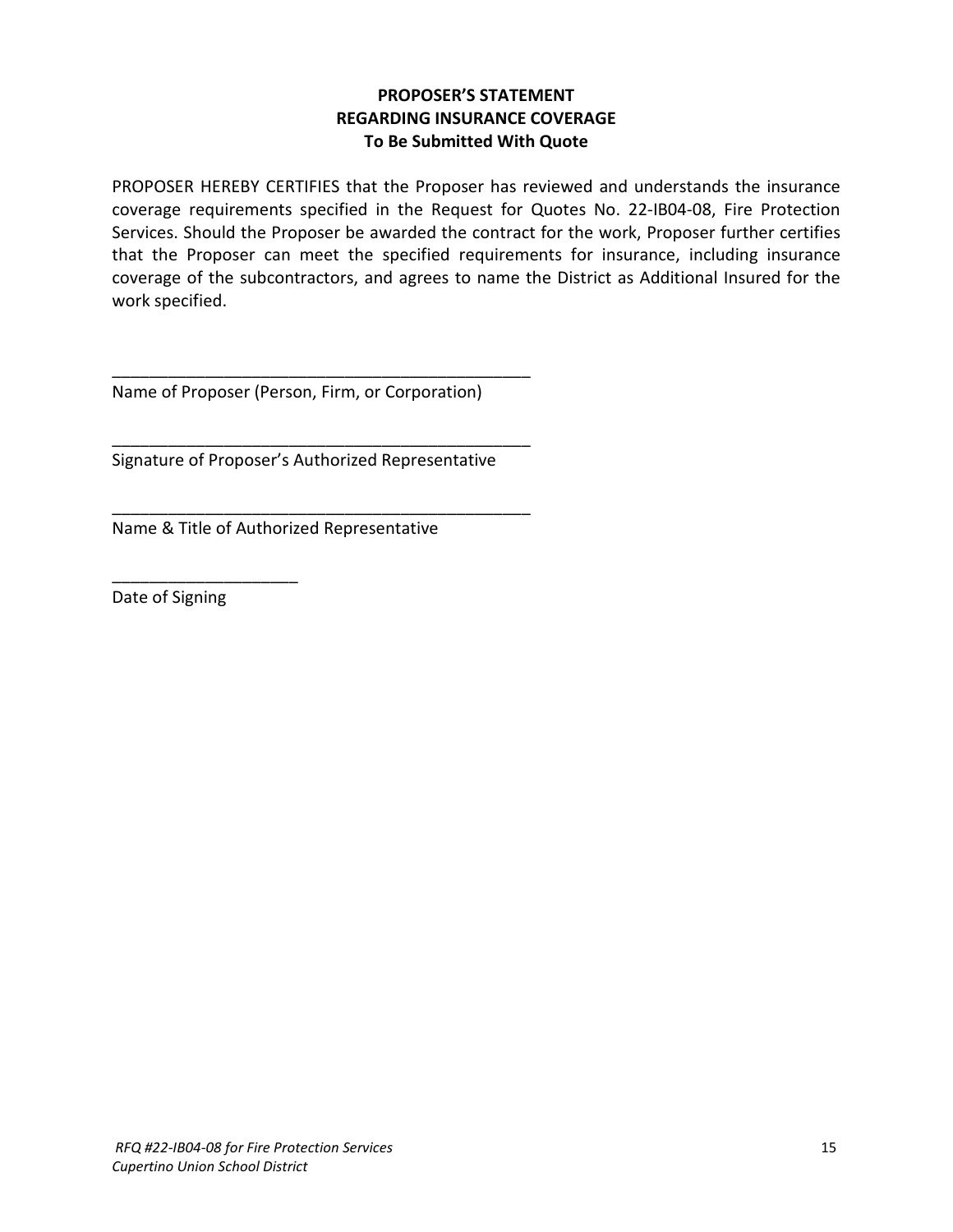# **WORKERS' COMPENSATION INSURANCE CERTIFICATE To Be Submitted With Quote**

The Contractor shall execute the following form as required by the California Labor Code, Sections 1860 and 1861:

I am aware of the provisions of Section 3700 of the Labor Code, which require every employer to be insured against liability for workers' compensation or to undertake self-insurance in accordance with the provisions of that code, and I will comply with such provisions before commencing the performance of the work of this contract.

Name of Proposer (Person, Firm, or Corporation)

\_\_\_\_\_\_\_\_\_\_\_\_\_\_\_\_\_\_\_\_\_\_\_\_\_\_\_\_\_\_\_\_\_\_\_\_\_\_\_\_\_\_\_\_\_

\_\_\_\_\_\_\_\_\_\_\_\_\_\_\_\_\_\_\_\_\_\_\_\_\_\_\_\_\_\_\_\_\_\_\_\_\_\_\_\_\_\_\_\_\_

\_\_\_\_\_\_\_\_\_\_\_\_\_\_\_\_\_\_\_\_\_\_\_\_\_\_\_\_\_\_\_\_\_\_\_\_\_\_\_\_\_\_\_\_\_

Signature of Proposer's Authorized Representative

Name & Title of Authorized Representative

Date of Signing

\_\_\_\_\_\_\_\_\_\_\_\_\_\_\_\_\_\_\_\_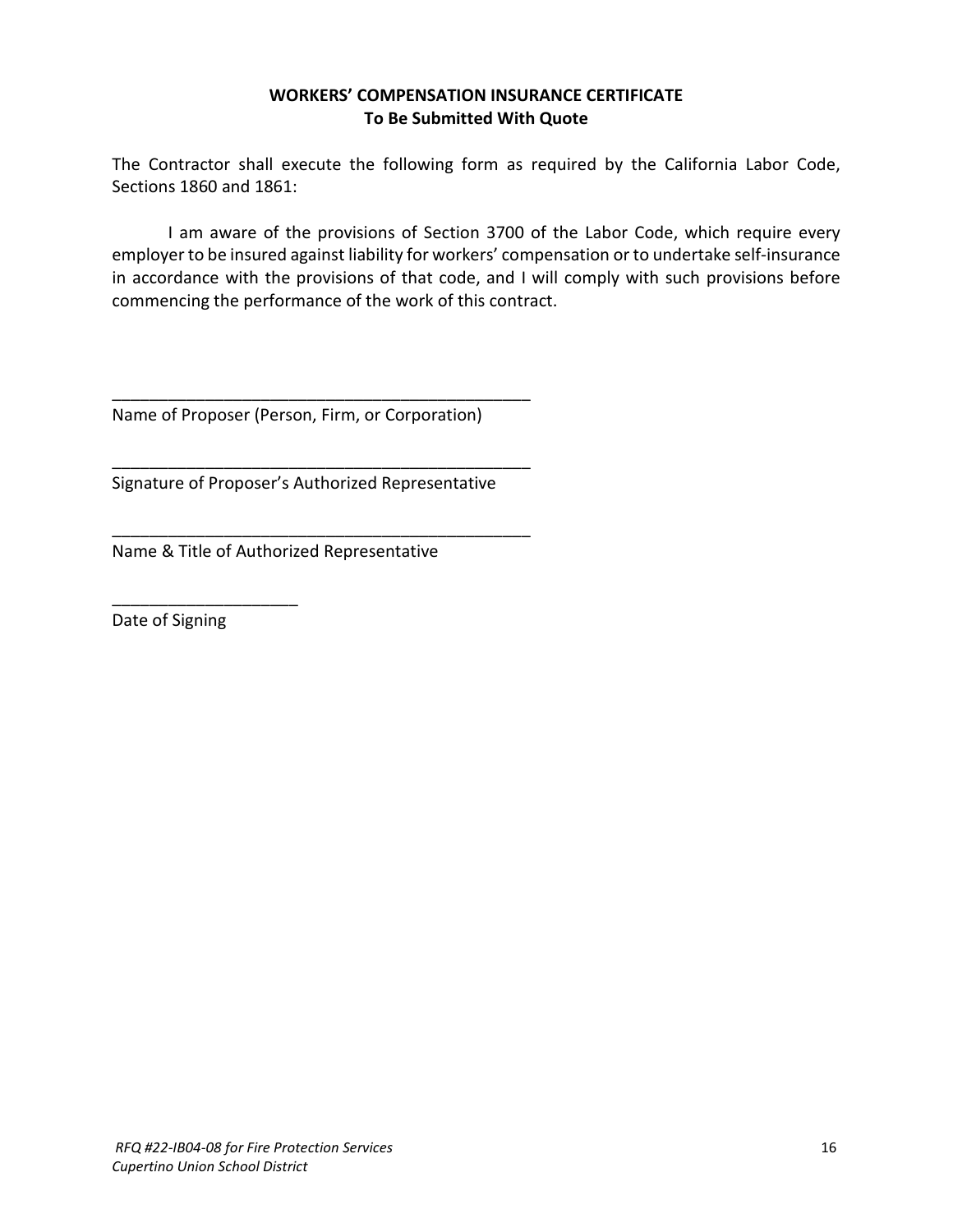# **PREVAILING WAGE AND RELATED LABOR REQUIREMENTS CERTIFICATION**

To Be Submitted With Quote

RFQ NO.: 22-IB04-08 between Cupertino Union School District ("District") and ("Contractor" or "Bidder") ("Contract" or

"Project").

I hereby certify that I will conform to the State of California Public Works Contract requirements regarding prevailing wages, benefits, on-site audits with 48-hours' notice, payroll records, and apprentice and trainee employment requirements, for all Work on the above Project including, without limitation, labor compliance monitoring and enforcement by the Department of Industrial Relations.

Name of Proposer (Person, Firm, or Corporation)

\_\_\_\_\_\_\_\_\_\_\_\_\_\_\_\_\_\_\_\_\_\_\_\_\_\_\_\_\_\_\_\_\_\_\_\_\_\_\_\_\_\_\_\_\_

\_\_\_\_\_\_\_\_\_\_\_\_\_\_\_\_\_\_\_\_\_\_\_\_\_\_\_\_\_\_\_\_\_\_\_\_\_\_\_\_\_\_\_\_\_

\_\_\_\_\_\_\_\_\_\_\_\_\_\_\_\_\_\_\_\_\_\_\_\_\_\_\_\_\_\_\_\_\_\_\_\_\_\_\_\_\_\_\_\_\_

Signature of Proposer's Authorized Representative

Name & Title of Authorized Representative

Date of Signing

\_\_\_\_\_\_\_\_\_\_\_\_\_\_\_\_\_\_\_\_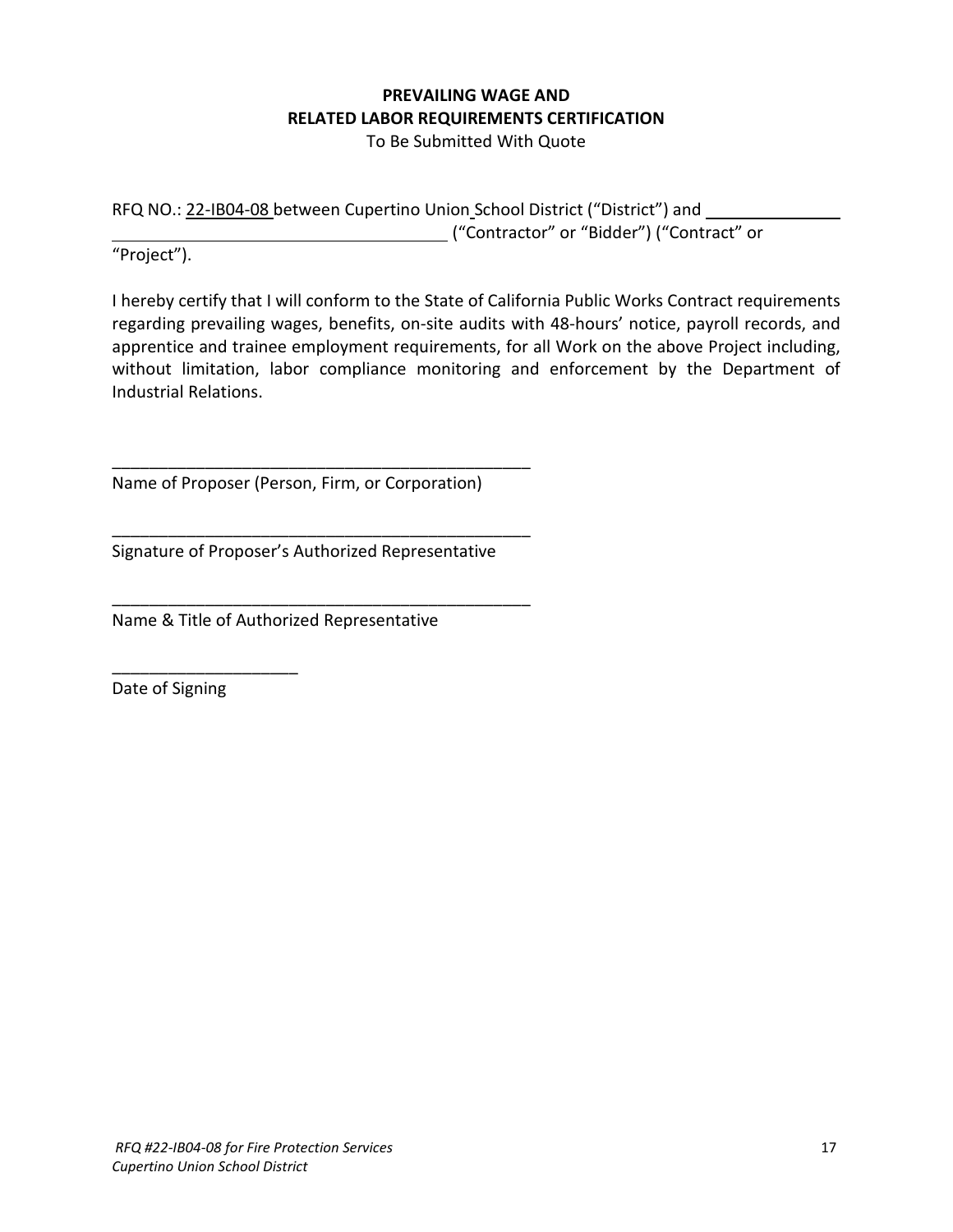# **DIR CERTIFICATION OF CONTRACTOR AND SUBCONTRACTOR DIVISION OF INDUSTRIAL RELATIONS REGISTRATION To Be Submitted With Quote**

Pursuant to Public Contract Code Section 1725.5, a contractor or subcontractor must be registered with the Department of Industrial relations in order to bid on, to be listed in a bid proposal or to engage in the performance of any defined public work contract.

|                                             | , certify that the                                                                           |
|---------------------------------------------|----------------------------------------------------------------------------------------------|
| (Name)                                      | (Title)                                                                                      |
|                                             | is currently registered as a contractor with                                                 |
| (Contractor)                                |                                                                                              |
| Department of Industrial Relations (DIR):   |                                                                                              |
| Contractor's DIR Registration Number:       |                                                                                              |
| Expiration date: June 30, 20                |                                                                                              |
| Contract further acknowledges:              |                                                                                              |
| المرتب فالقاصم والمستحدث والمراقب بالمستحدث | 1. Contractor shall maintain DIR registered status for the duration of the project without a |

- gap in registration. 2. Contractor shall note in its invitation to bid the DIR's registration requirement for all subcontractors and their subcontractors.
- 3. Contractor shall ensure that all subcontractors are registered at time of bid opening and maintain registered status for the duration of the project.
- 4. Contractor is to furnish DIR Registration Number for all subcontractors on the project within 24 hours of the bid opening.
- 5. Contractor shall substitute any subcontractor with a DIR registered contractor if listed subcontractor is unable to perform the work.

Failure to comply with any of the above may result in a determination of nonresponsiveness.

I declare under penalty of perjury under California law that the foregoing is true and correct.

Signature

Date

\_\_\_\_\_\_\_\_\_\_\_\_\_\_\_\_\_\_\_\_\_\_\_\_\_\_\_\_\_\_\_\_\_\_\_\_\_\_

\_\_\_\_\_\_\_\_\_\_\_\_\_\_\_\_\_\_\_\_\_\_\_\_\_\_\_\_\_\_\_\_\_\_\_\_\_\_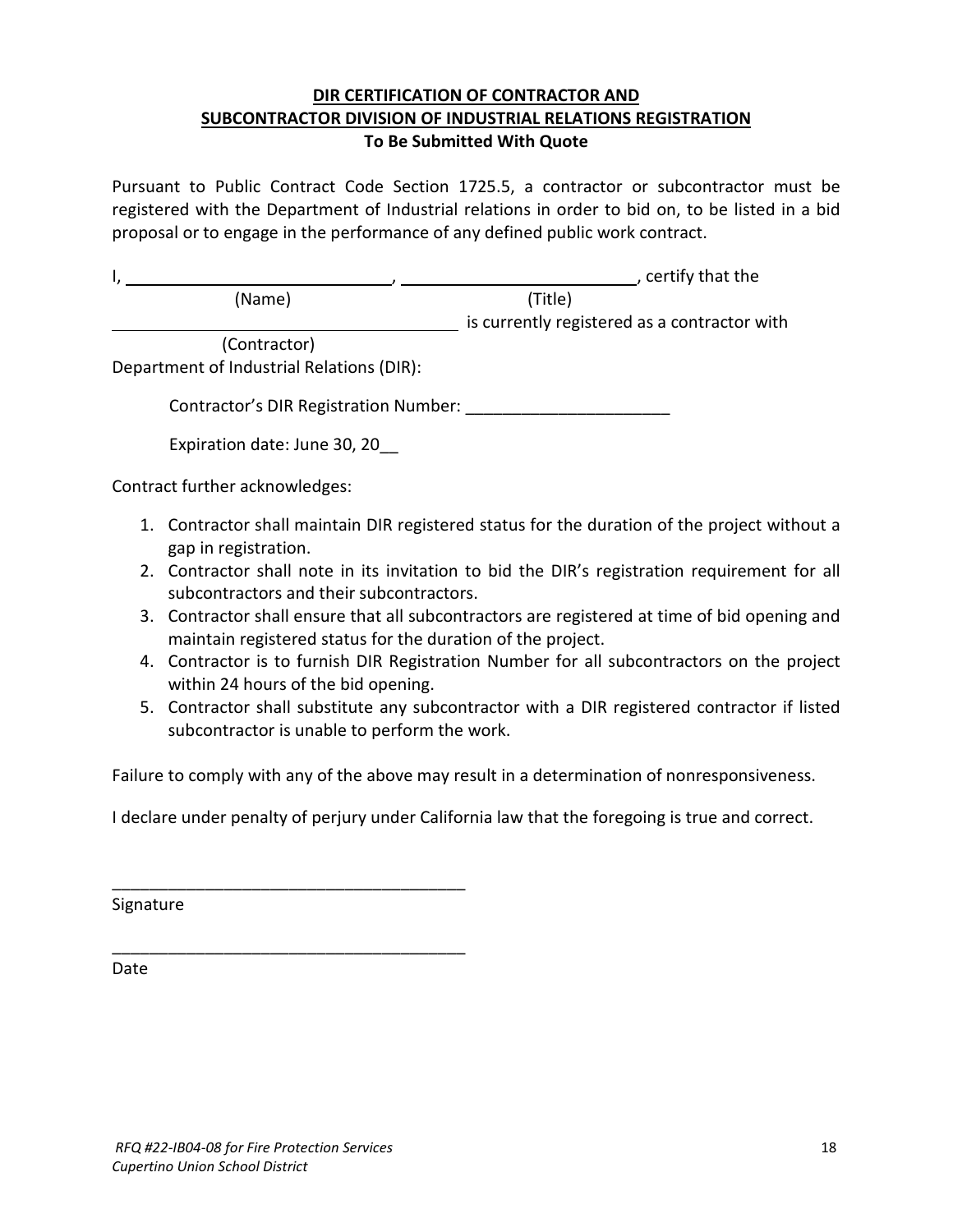# **FINGERPRINTING/CRIMINAL BACKGROUND INVESTIGATION CERTIFICATION To Be Submitted With Quote**

One of the three boxes below **must** be checked, with the corresponding certification provided, and this form attached to the Independent Consultant Agreement for Professional Services ("Agreement"):

 $\Box$  Consultant's employees will have only limited contact, if any, with District pupils and the District will take appropriate steps to protect the safety of any pupils that may come in contact with Consultant's employees so that the fingerprinting and criminal background investigation requirements of Education Code section 45125.1 shall not apply to Consultant for the services under this Agreement. As an authorized District official, I am familiar with the facts herein certified, and am authorized to execute this certificate on behalf of the District. (Education Code § 45125.1 (c))

Date: \_\_\_\_\_\_\_\_\_\_\_\_\_\_\_\_\_\_\_\_\_\_\_\_\_\_\_\_\_\_\_\_\_\_\_\_\_\_\_\_\_\_\_\_\_\_\_\_\_\_\_\_\_\_\_\_\_\_\_\_\_\_

District Representative's Name and Title: **We have all that the set of the set of the set of the set of the set o** 

District Representative's Signature:

- $\Box$ The fingerprinting and criminal background investigation requirements of Education Code section 45125.1 apply to Consultant's services under this Agreement and Consultant certifies its compliance with these provisions as follows: "*Consultant certifies that the Consultant has complied with the fingerprinting and criminal background investigation requirements of Education Code section 45125.1 with respect to all Consultant's employees, subcontractors, agents, and subcontractors' employees or agents ("Employees") regardless of whether those Employees are paid or unpaid, concurrently employed by the District, or acting as independent contractors of the Consultant, who may have contact with District pupils in the course of providing services pursuant to the Agreement, and the California Department of Justice has determined that none of those Employees has been convicted of a felony, as that term is defined in Education Code section 45122.1. A complete and accurate list of all Employees who may come in contact with District pupils during the course and scope of the Agreement is attached hereto*."
- ◻ Consultant's services under this Agreement shall be limited to the construction, reconstruction, rehabilitation, or repair of a school facility and although all Employees will have contact, other than limited contact, with District pupils, pursuant to Education Code section 45125.2 District shall ensure the safety of the pupils by at least one of the following as marked:
	- □ The installation of a physical barrier at the worksite to limit contact with pupils.
	- ◻ Continual supervision and monitoring of all Consultant's on-site employees of Consultant by an employee of Consultant, \_\_\_\_\_\_\_\_\_\_\_\_\_\_\_\_\_\_\_\_\_\_\_\_, whom the Department of Justice has ascertained has not been convicted of a violent or serious felony.
	- □ Surveillance of Employees by District personnel.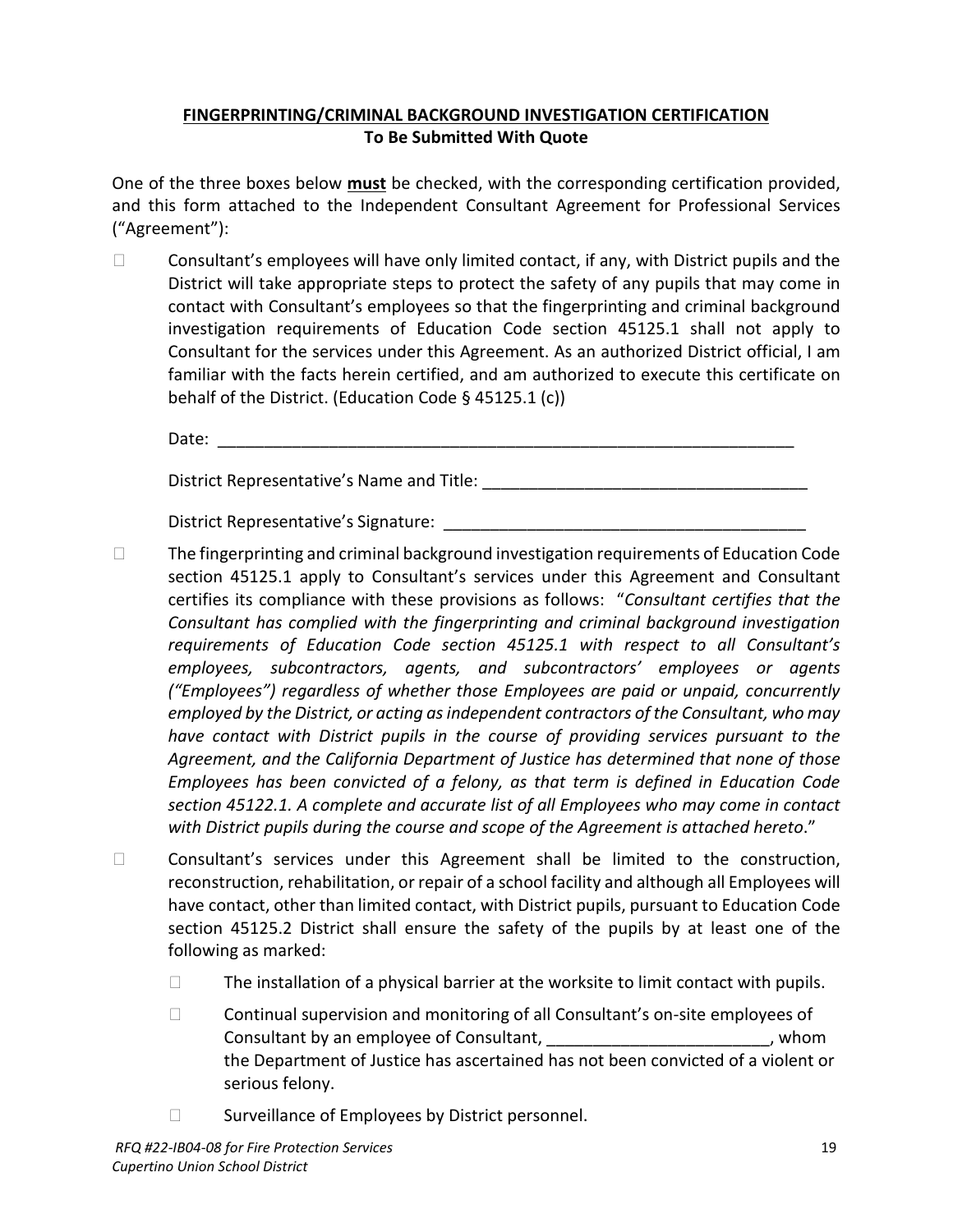Date: when the contract of the contract of the contract of the contract of the contract of the contract of the contract of the contract of the contract of the contract of the contract of the contract of the contract of the

District Representative's Name and Title:

District Representative's Signature:

I am a representative of the Consultant entering into this Agreement with the District and I am familiar with the facts herein certified, and am authorized and qualified to execute this certificate on behalf of Consultant.

Date:

| Name of Consultant:   |  |  |
|-----------------------|--|--|
| Signature:            |  |  |
| Print Name and Title: |  |  |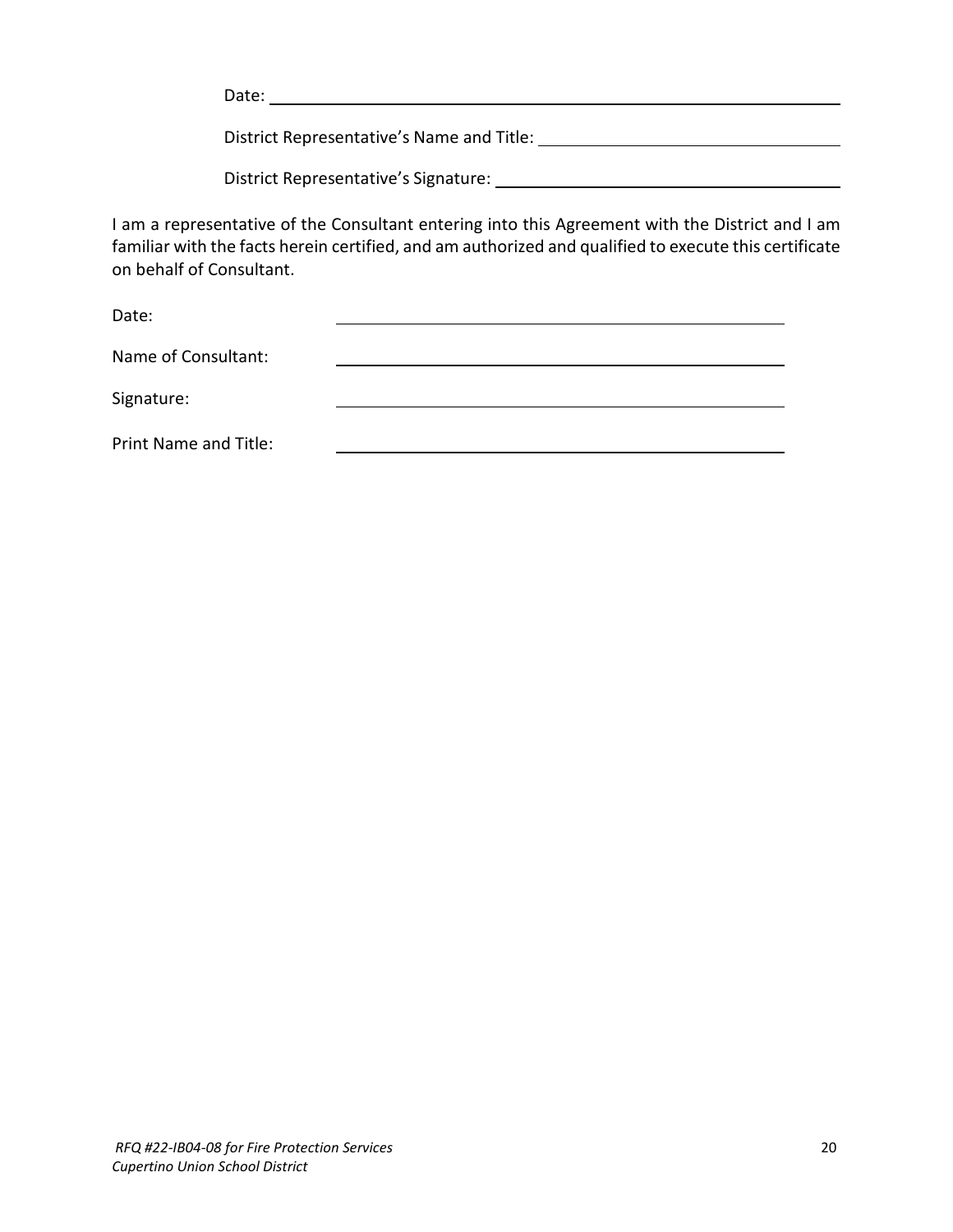#### **COST PROPOSAL**

#### *(All quotes must use this form.)*

The undersigned declares the Notice to Bidders has been read and agrees and proposes to furnish all necessary man hours and materials needed to provide Fire Protection Services for the abovementioned projects, all in accordance with the terms, conditions, specifications of **RFQ 22-IB04- 08 Fire Protection Services**, not to exceed the following amounts, including all applicable taxes:

| 1. TOTAL Proposal Amount              | (from Attachment A) |
|---------------------------------------|---------------------|
| <b>TOTAL Proposal Written Amount:</b> |                     |
|                                       | dollars             |

- 2. The undersigned hereby certifies that this Bid is genuine and not fraudulent or collusive, or made in the interest of or in behalf of any person not herein named, and that the undersigned has not directly or indirectly induced or solicited any other Bidder to put in a fraudulent bid, or any other person, firm or corporation to refrain from bidding, and the undersigned has not in any manner sought by collusion to secure for him/herself an advantage over any other Bidder. Further, the undersigned also declares under penalty of perjury under the laws of the State of California, that representations made in this Bid are true and correct.
- 3. The undersigned has notified the District of any discrepancies or omissions, or of any doubt about the meaning of any of the Contract Documents, and has contacted the Purchasing Department before bid date to verify the issuing of any clarifying Addenda.
- 4. Receipt and acceptance of the following addenda is hereby acknowledged:

|                          |      |                       | No. __________, Dated __________________________________, Dated ________________ |     |
|--------------------------|------|-----------------------|----------------------------------------------------------------------------------|-----|
| Contractor's License No. |      |                       |                                                                                  |     |
|                          |      |                       |                                                                                  |     |
|                          |      |                       |                                                                                  |     |
| <b>Company Name</b>      |      | <b>Street Address</b> |                                                                                  |     |
| Per (Printed Name)       | City |                       | State                                                                            | Zip |
| Title                    |      | Signature             |                                                                                  |     |
| <b>Phone Number</b>      |      | <b>Fax Number</b>     |                                                                                  |     |
| <b>E-Mail Address</b>    |      |                       |                                                                                  |     |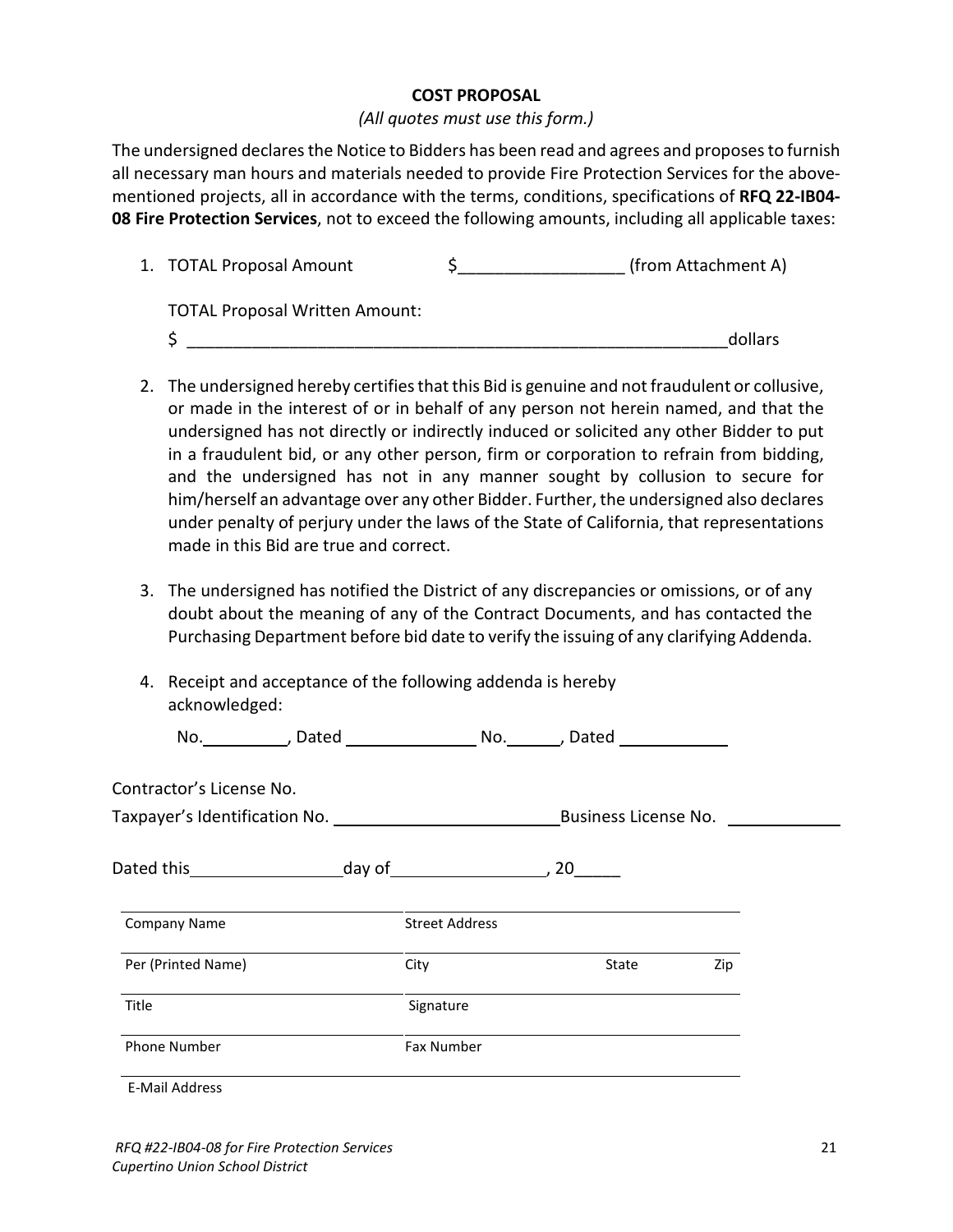# **ATTACHMENT A — PRICE/QUOTATION COST WORKSHEET**

*(All quotes must use this form.)*

| ltem                                        |                                      |                                  |                 |
|---------------------------------------------|--------------------------------------|----------------------------------|-----------------|
| <b>Wet Pipe Fire Sprinklers</b>             | Cost Per<br><b>Inspection/Report</b> |                                  | <b>Subtotal</b> |
| <b>Blue Hills ES:</b>                       |                                      |                                  |                 |
| One-Year Inspection, Testing & Maintenance  | \$                                   |                                  |                 |
| Five-Year Inspection, Testing & Maintenance |                                      |                                  |                 |
| Written Report                              |                                      |                                  |                 |
| <b>Cupertino MS:</b>                        |                                      |                                  |                 |
| One-Year Inspection, Testing & Maintenance  | \$                                   |                                  |                 |
| Five-Year Inspection, Testing & Maintenance | \$                                   |                                  |                 |
| Written Report                              |                                      |                                  | \$              |
| <b>Kennedy MS:</b>                          |                                      |                                  |                 |
| One-Year Inspection, Testing & Maintenance  | \$                                   |                                  |                 |
| Five-Year Inspection, Testing & Maintenance | \$                                   |                                  |                 |
| <b>Written Report</b>                       |                                      |                                  | \$              |
| <b>Lawson MS:</b>                           |                                      |                                  |                 |
| One-Year Inspection, Testing & Maintenance  | \$                                   |                                  |                 |
| Five-Year Inspection, Testing & Maintenance | \$                                   |                                  |                 |
| Written Report                              |                                      |                                  | \$              |
| uther Lease Site:                           |                                      |                                  |                 |
| One-Year Inspection, Testing & Maintenance  | \$                                   |                                  |                 |
| Five-Year Inspection, Testing & Maintenance |                                      |                                  |                 |
| <b>Written Report</b>                       |                                      |                                  | \$              |
| <b>McAuliffe ES:</b>                        |                                      |                                  |                 |
| One-Year Inspection, Testing & Maintenance  | \$                                   |                                  |                 |
| Five-Year Inspection, Testing & Maintenance |                                      |                                  |                 |
| Written Report                              |                                      |                                  | ļ\$             |
| <b>Murdock-Portal ES:</b>                   |                                      |                                  |                 |
| One-Year Inspection, Testing & Maintenance  | \$                                   |                                  |                 |
| Five-Year Inspection, Testing & Maintenance | \$                                   |                                  |                 |
| Written Report                              |                                      |                                  | İ\$             |
| <b>Sedgwick ES:</b>                         |                                      |                                  |                 |
| One-Year Inspection, Testing & Maintenance  | \$                                   |                                  |                 |
| Five-Year Inspection, Testing & Maintenance |                                      |                                  |                 |
| Written Report                              |                                      |                                  | \$              |
| <b>Stevens Creek ES:</b>                    |                                      |                                  |                 |
| One-Year Inspection, Testing & Maintenance  | \$                                   |                                  |                 |
| Five-Year Inspection, Testing & Maintenance | \$                                   |                                  |                 |
| Written Report                              | \$                                   |                                  | \$              |
| <b>StockImeir ES:</b>                       |                                      |                                  |                 |
| One-Year Inspection, Testing & Maintenance  | \$                                   |                                  |                 |
| Five-Year Inspection, Testing & Maintenance | \$                                   |                                  |                 |
| <b>Written Report</b>                       | \$                                   |                                  | \$              |
|                                             |                                      | Wet Pipe Fire Sprinkler Subtotal | \$              |

*(Worksheet continued on next page.)*